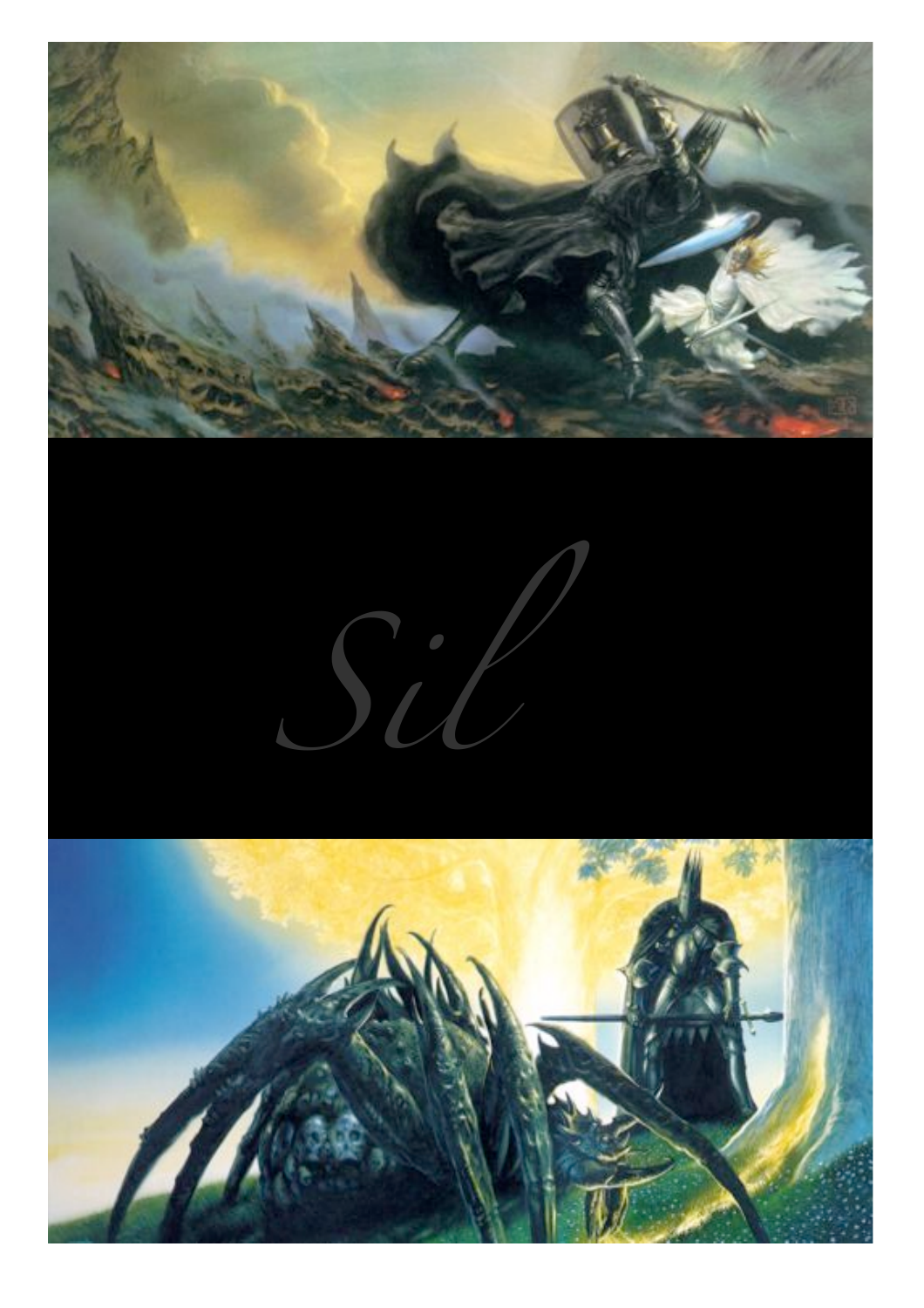*Welcome to Sil*

*A game of adventure set in the first age of Middle-earth, when the world still rang with elven song and gleamed with dwarven mail.*

*Walk the dark halls of Angband. Slay creatures black and fell. Wrest a shining Silmaril from Morgoth's iron crown.*

# *Contents*

| About Sil                            | 3              |
|--------------------------------------|----------------|
| Who will like Sil?                   | 3              |
| The basics<br>.                      | 4              |
| Notes for Angband players            | $\overline{4}$ |
| The Dungeon                          | 6              |
| Race and House                       | 6              |
| <b>Stats</b>                         | 7              |
| <b>Skills</b>                        | 8              |
| Combat                               | 11             |
| <b>Elements and Resistances</b>      | 15             |
| Morale                               | 16             |
| Stealth                              | 18             |
| Smithing                             | 20             |
| <b>Temporary Status Effects</b>      | 21             |
| Experience                           | 23             |
| <b>Abilities</b><br>________________ | 25             |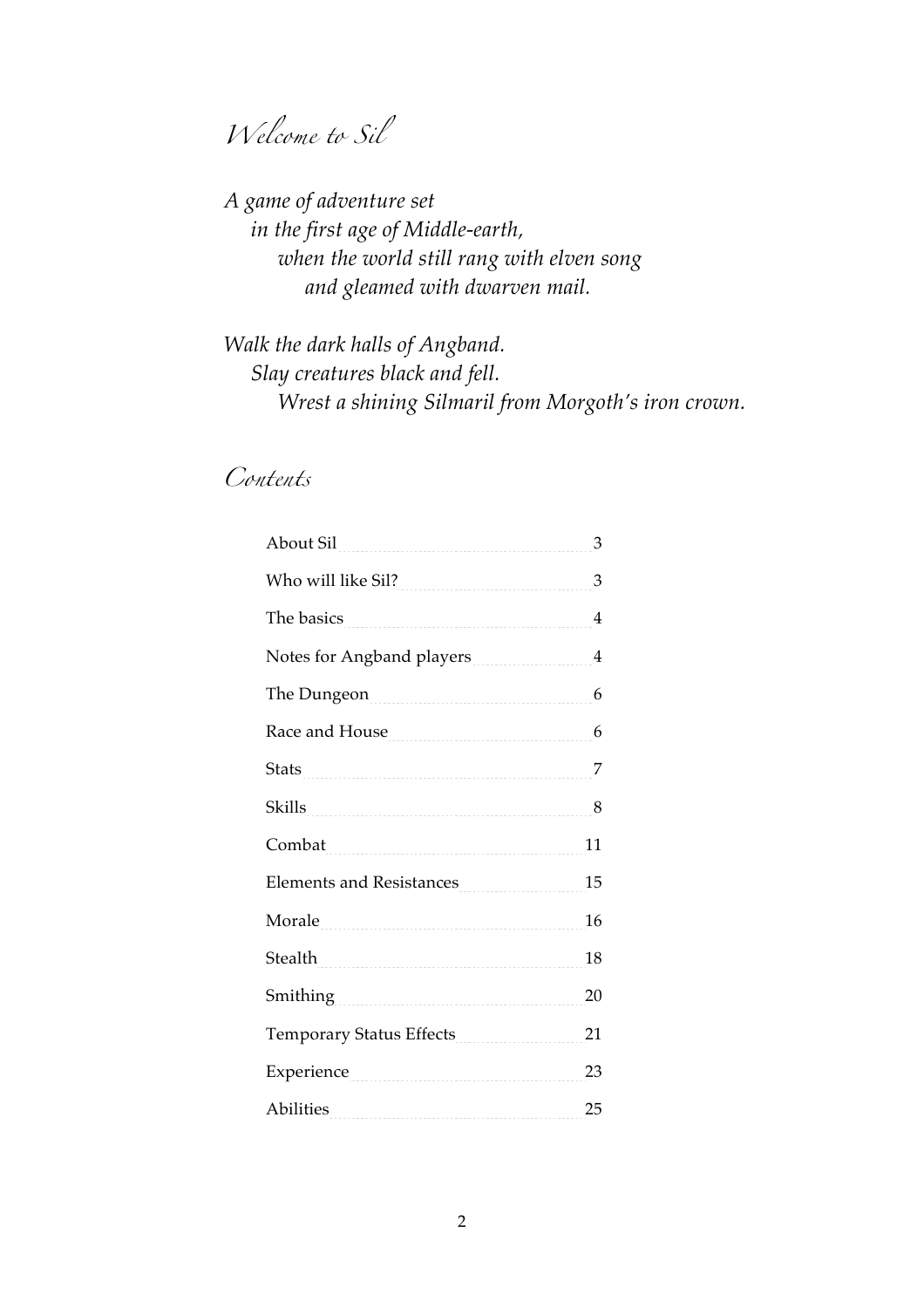*About Sil*

Sil is a role-playing game with a strong emphasis on discovery and tactical combat. It has a simple but rich combat system which allows for a great variety of choice: should you wear heavy armour that makes you easier to hit but reduces the damage you take? should you wield heavier weapons to overcome your opponents' armour, or wield lighter weapons for more accuracy and a greater chance of critical hits? It depends on the situation and the type



of character you become. You will also have the chance to retreat back into shadowy corridors to take the enemy one by one, or to stealthily creep up to your opponent and take him unawares.

It is also one of very few games that stays true to the writings of Tolkien. Carefully researched, it dispenses with many generic fantasy tropes and reveals a different world. There are no wizards or priests, no plate mail or magical scrolls. Instead, it is the Norse Saga inspired world that Tolkien imagined, with warriors clad in shining mail, singing songs of rage or sorrow as they slay. The magic of the world is subtle yet powerful: there are songs of fear and of binding, rather than spells of fireball and teleportation.

Sil comes from a tradition of role-playing games known as roguelikes. They stem from a game called Rogue that

was written before computers had graphics and instead used symbols on the screen to represent a dungeon filled with monsters and treasure, that was randomly generated each

time you played. Rogue also had 'permanent death': you have only one life and must choose wisely lest you have to start again. Finally, it had a system of unidentified items whose powers you must discover for yourself. Sil inherits all of these features, though it is much more advanced in many ways.



*Who will like Sil?*

You will like Sil if you want to play a detailed and well balanced role-playing game with a rich and intuitive system of tactical combat. You will also like it if you are interested in the works of Tolkien, or even just want a less generic role-playing game. The greatest obstacle to enjoying Sil will be its lack of graphics, but if you can overcome an initial reaction and begin to explore the world, your imagination should fill in the details more effectively than a small clump of pixels would.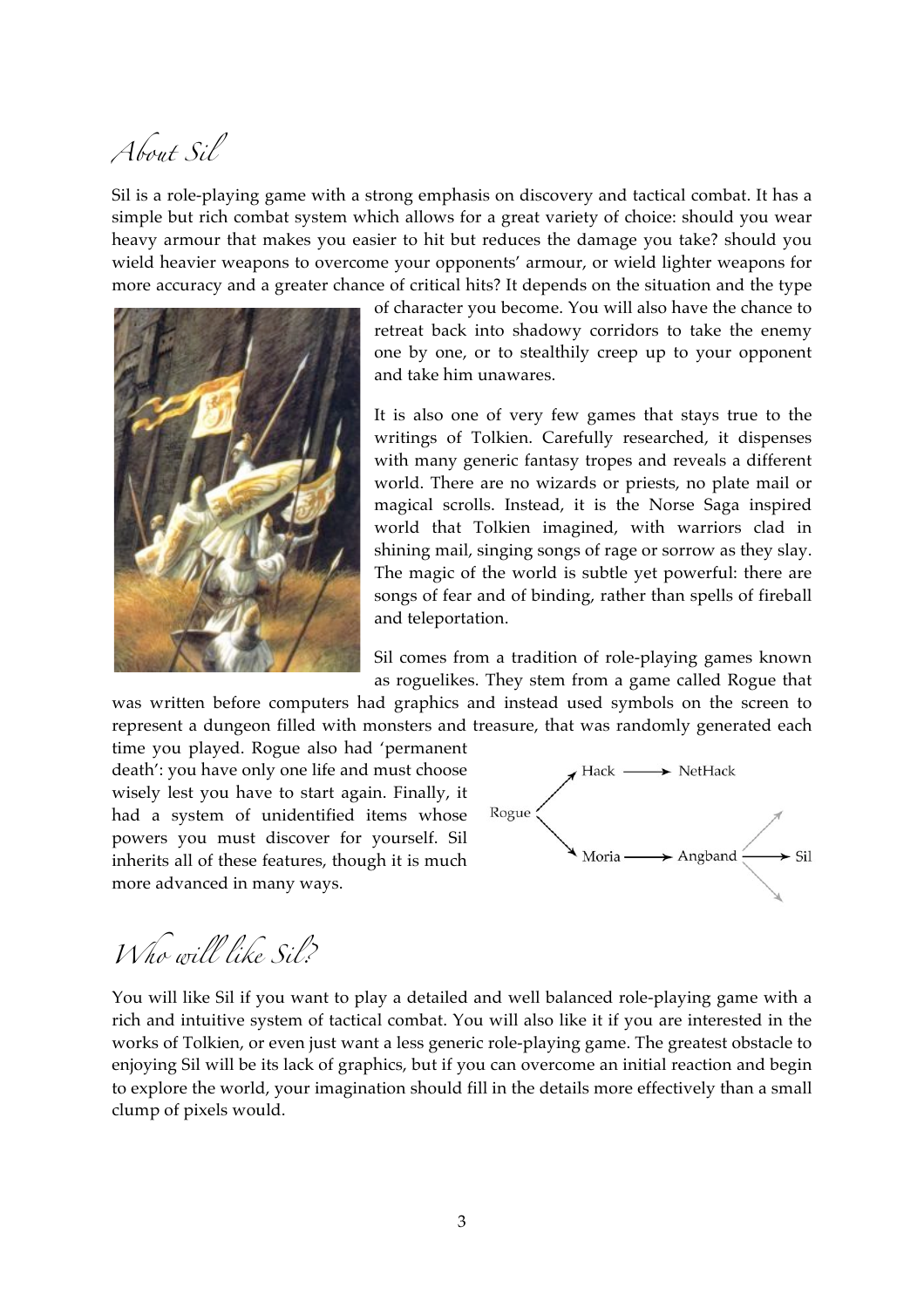

You take the role of an elf, dwarf or human, attempting the impossible: to infiltrate Morgoth's famed fortress of Angband, descend a thousand feet into the cold earth, find Morgoth in his throne room, and escape with a Silmaril from his crown. Along the way, you will need to find many items of power, learn potent skills and abilities, and slay many of Morgoth's servants.

After creating a character, you begin the game just inside the great dungeons of Angband. However you managed to enter (disguise? subterfuge? capture?) the cost was high: you are unarmed and carry only a few meagre supplies. Your first task will be to find a weapon so that you can hold your own with the early enemies. You will then need to secure a basic set of equipment over the first few levels, and begin developing your chosen skills and abilities.

The best way to pick up the basics of the game is to play the tutorial, and remember that you can always press (?) in game to bring up the help screen.

Much of the randomness in Sil is generated through simulated dice rolls. The terminology XdY is used for throwing X dice each of which has Y sides and adding up the total shown on the dice. For example, throwing two six-sided dice is represented by 2d6.

*Notes for Angband players*

Sil borrows much from the looks and interface of Angband, but almost every game mechanic has changed. While there are many similarities, the design principle was to do things as I believe would be best for a new game, rather than to compromise between this and how things were done in the past. However the learning curve should be mostly remedied by this document. If you just want to dive in, then simply read the rest of this section, start a new game, create a character, then press (?) for a nice explanation of the commands in Sil. At that point you are ready to try it out. Then have a look at this manual when you want to know more about the combat system or the skill system or the abilities…

You might be interested to know that Sil is actually descended from a variant of Angband (NPPAngband). However, this is scarcely evident in gameplay as so many NPP features have been changed or removed. The main legacy is the 4GAI code.

Rogue  $\rightarrow$  Moria  $\rightarrow$  Angband  $\rightarrow$  Angband (1 to 3.0.3)  $\rightarrow$  NPPAngband (0.1 to 0.4.1)  $\rightarrow$  Sil

## *Main changes*

- You are no longer trying to kill Morgoth
	- The aim is now to free a Silmaril from Morgoth's crown, then escape
- The game is much shorter
	- Morgoth is found at 1,000 ft
	- A winning game should take about 10 hours
- There is no town or word of recall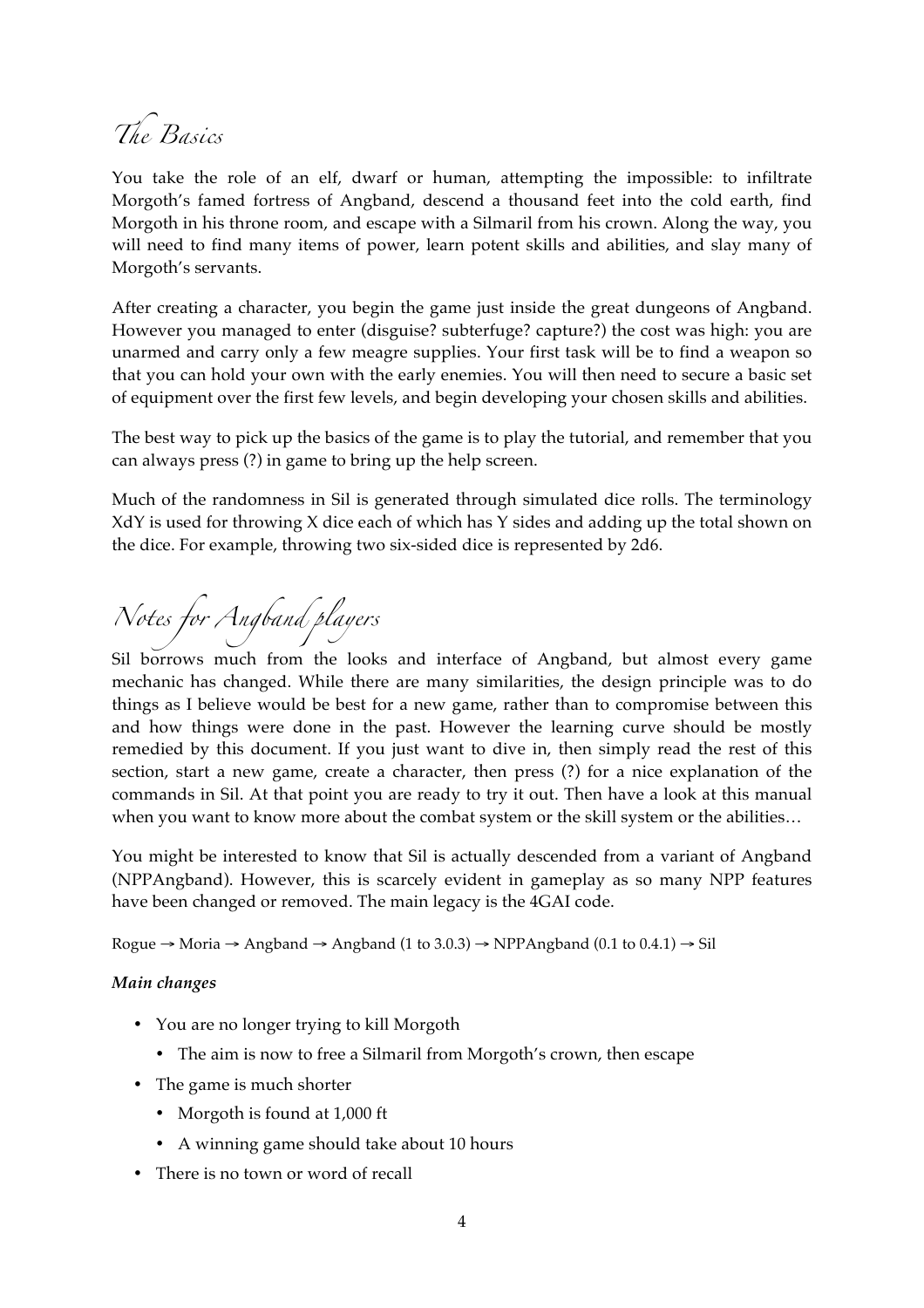- It has a much more coherent theme: The First Age of Middle Earth
- There are no classes, or experience levels
	- Instead there are 8 skills to improve
	- With a tree of special abilities for each
- The combat system is completely new
	- It is very thoroughly thought out and tested
	- It leads to many more interesting choices for the player
- Monster AI is much better
	- It uses 4GAI, plus numerous improvements
- The monsters, items, artefacts and almost completely rewritten
- There is much less explicit magic
	- e.g. no fireballs, no teleportation…
- There is more tactical depth in combat
	- Partly due to the absence of teleportation and other easy escapes
- There is an effective time limit
	- Over time you can no longer find your way to the shallower depths
	- You can thus play each level more than once, but not indefinitely

## *System changes*

- Stats
	- Based around the average for the Men of the first age (set as 0)
	- There are no 'stat potions', so initial stats matter a lot more
	- Int/Wis/Cha are replaced with Grace
- Hit points don't go up with experience
	- They are solely based on your Constitution
	- You die at 0 (instead of  $-1$  in Angband)
- Elements
	- There are only four elemental attacks (fire, cold, poison, dark)
	- Resistances stack, reducing damage to **½**, then **⅓**, then **¼**, …
	- Dark resistance is determined by your light level
	- Poison does no direct damage, but damages over time
- Speed is much less fine grained and less available
	- The only speeds are 1, 2, 3, 4
	- normal speed is 2, so +1 speed makes you move 50% faster
- The only 'pseudo id' is {special}, which covers artefacts and 'ego-items'
- You can only tunnel with shovels and mattocks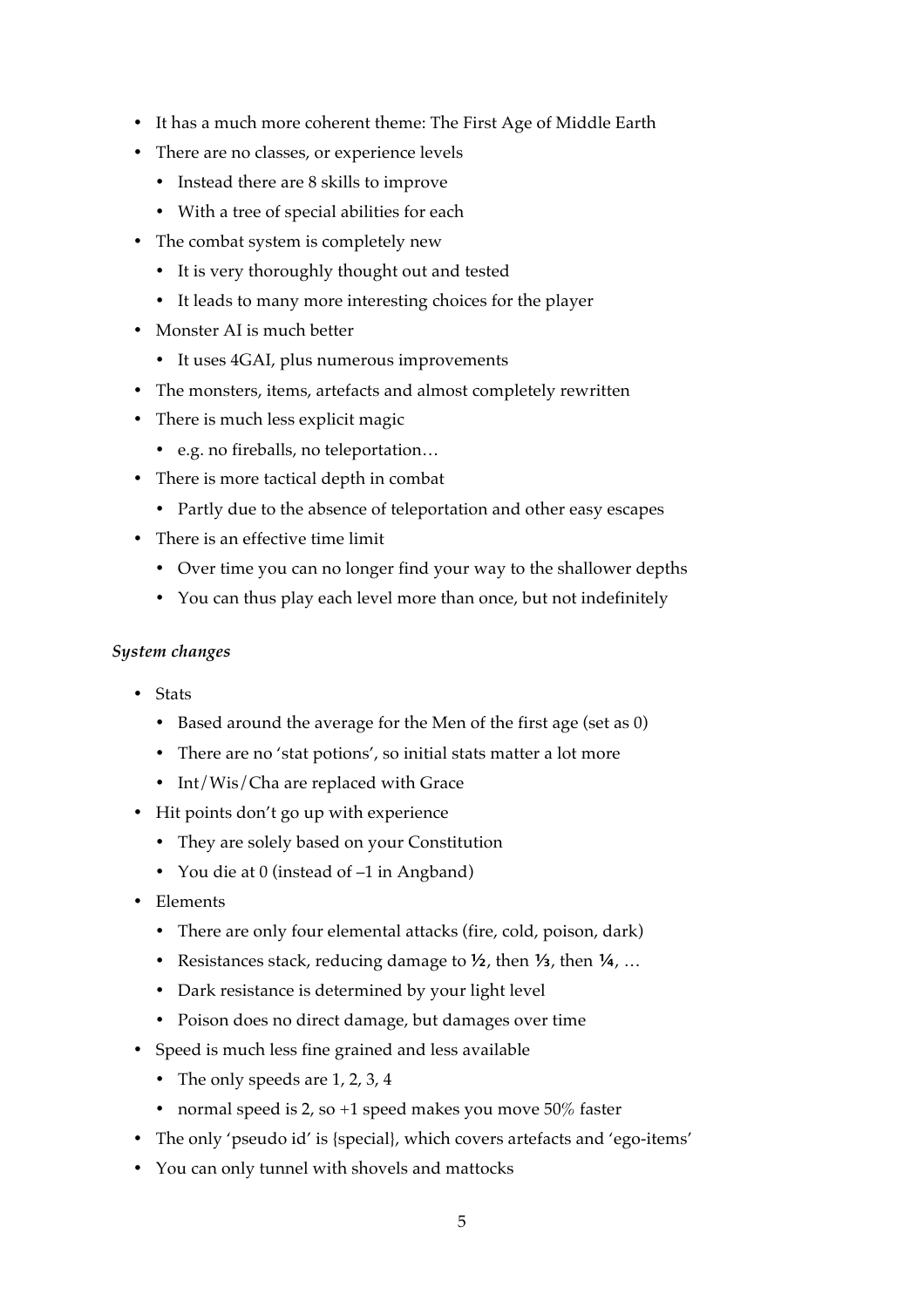*The Dungeon*

Deep below Thangorodrim go the pits of Angband, and many and sprawling are the corridors and caverns. It is so vast and lacking in order that having once left an area behind, it is highly unlikely that you could navigate your way back.

Deep, deep within the earth, a thousand feet underground, is the throne room of the black enemy Morgoth. There he holds court with all manner of foul orcs, beasts and demons, and in his black iron crown are those three stolen gems, the Silmarils of Feanor. It is normally the greatest and darkest of his servants who are found in the deep parts of the dungeons.

#### *Staircases*

Linking different areas of the dungeon are many winding staircases. These will normally take you to an area 50' deeper or shallower. Sometimes you may find shafts that dive down into the rock, taking you 100' deeper. But the dark power of Morgoth calls all new things in Angband to him, and you will only be able to resist this call for so long: as time goes on, you will be unable to find your way to the shallower levels (your character sheet shows this with the 'min depth'). Only with a Silmaril in your hand will you be able to return to the surface. This rule stops you slowly accruing power in the shallow regions — if you want to build up the power to face Morgoth's throne room in time, you will need to quickly descend to the deeper levels where the risks and rewards are greater.

Also note that if you use many staircases in a short period of time, you are liable to become lost and may unwittingly take a wrong turn or step overbold into a trap.

*Race and House*

The first choice in creating a character is to choose your race. Sil is unusual among roleplaying games in that the races are intentionally not balanced against one another. Instead, they act like a difficulty level. Playing one of the Noldor will produce the easiest game, and is recommended for first time players. Playing as one of the Naugrim or Sindar is a little harder but can lead to interesting variations in playing style, and playing as one of the Edain is noticeably more difficult, and should be considered a challenge mode. On the other hand, within each race, the Houses are considered as approximately equal in power level.

Each race and house gives you various modifiers to your statistics (Strength, Dexterity, Constitution and Grace), which are added as a bonus or penalty to the numbers you choose for your character. You can see these in the character creation screen. You will also have an affinity or penalty for one or more skills, and may have a proficiency for some types of weapon.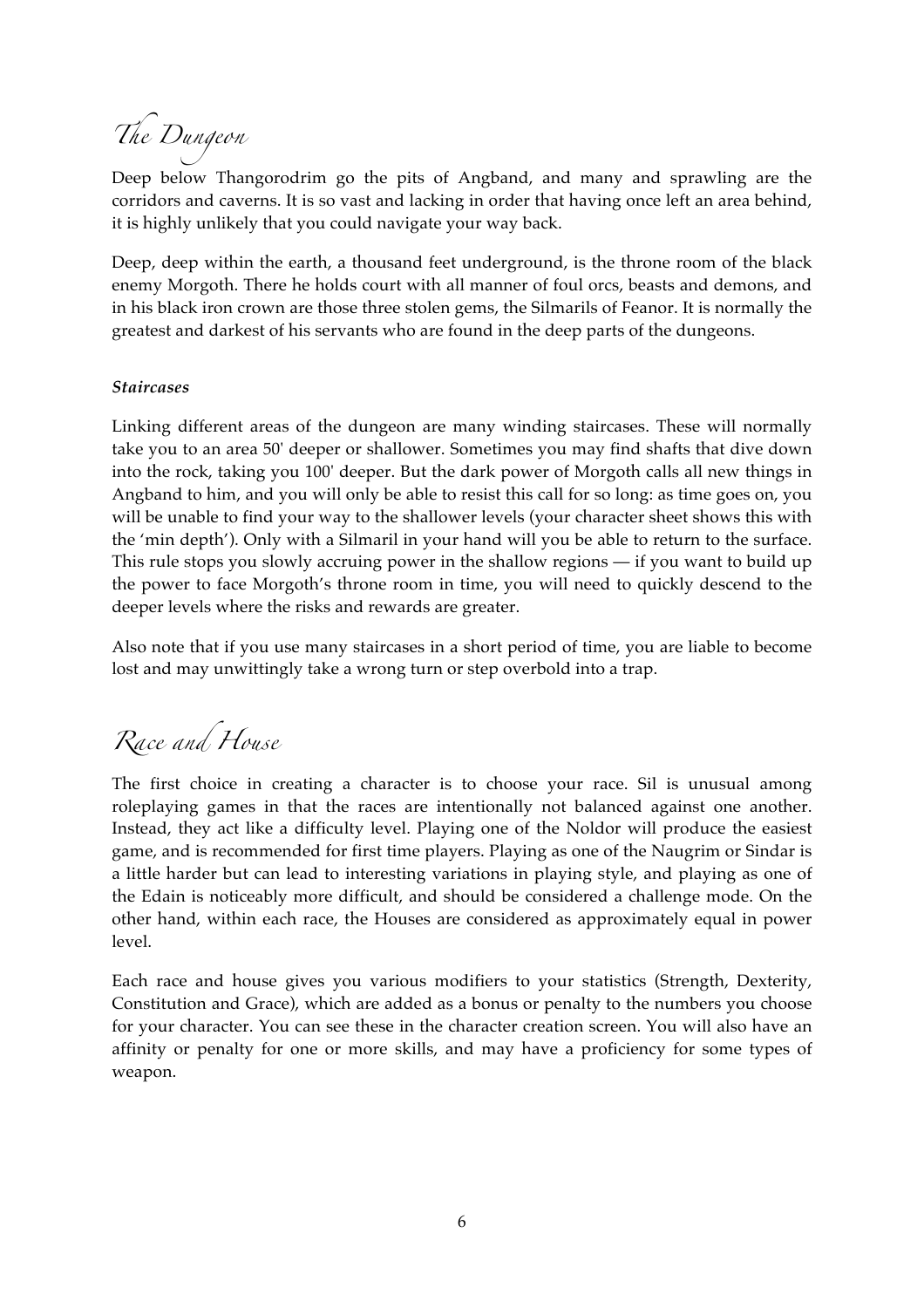# *Affinities*

- If you have an affinity with a skill, you get:
	- a bonus of 1 to your skill total
	- all abilities linked to that skill are 500 experience points cheaper
		- in particular your first ability is free!

# *Skill mastery or penalty*

- Mastery is like a double affinity for a single skill
	- you get a bonus of 2 to your skill total
	- all abilities linked to that skill are 1000 experience points cheaper
		- (except your first one, which is free rather than giving you experience!)
- Penalty is the opposite of an affinity
	- You get a penalty of 1 to your skill total
	- All abilities linked to that skill are 500 experience points more expensive.

# *Weapon proficiency*

- All elves (Noldor and Sindar) have a blade proficiency
	- This gives them a bonus of 1 to their melee so long as they are using a blade (sword or dagger).
- Dwarves (Naugrim) have an axe proficiency
	- This gives them a bonus of 1 to their melee so long as they are using an axe.

# *Stats*

You have 13 points to spend between your four stats (Strength, Dexterity, Constitution, and Grace). The costs increase as the triangular numbers: 1, 3, 6, 10.

# *Strength*

- Increases the damage you do in combat
	- But effect is limited by the weapon weight (see the section on Combat)
- Increases your range with bows (as it is based on the weapon damage)
- Increases your carrying capacity by 20% per point of Strength
- Allows you to throw things 20% further per point of Strength
- Allows you to wield very heavy weapons without penalty
- Helps you resist being disarmed in combat
- Helps you break free of webs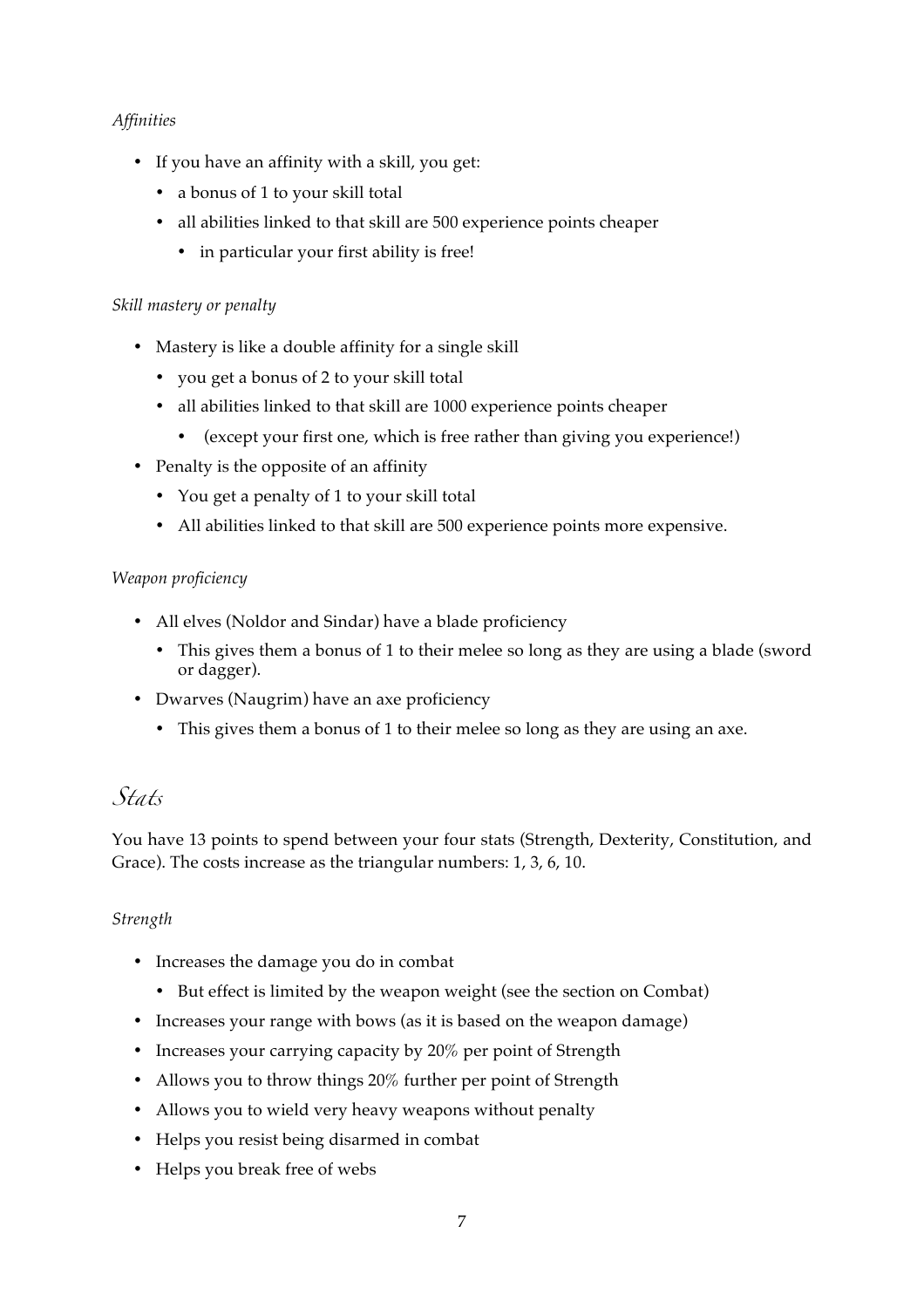• Helps you bash down locked doors

# *Dexterity*

- Gives a bonus to the first four skills: Melee, Archery, Evasion, Stealth
- Helps you avoid needle traps in chests

#### *Constitution*

• Increases your health points (like 'hitpoints') by 20% per point of Con

## *Grace*

- Gives a bonus to the last four skills: Perception, Will, Smithing, Song
- Increases your voice points (like 'mana') by 20% per point of Grace

*Skills*

The main mechanic in Sil is the skill check. This involves rolling 1d10 and adding the appropriate skill score and comparing this to 1d10 plus the difficulty level. The first total needs to be higher than the second in order to succeed. Skill checks are used in and out of combat, though if any of the first three skills (melee, archery, evasion), then d20s are used instead of d10s. The difficulty for a skill check is often based on an adversary's skill. For example, when you try to hit an opponent in melee, your melee skill is opposed to their evasion skill, and when you try to sneak past a monster, your stealth skill is opposed to their perception.

## *Melee*

- Helps you hit an opponent in hand-to-hand combat.
	- difficulty = opponent's evasion
	- You can also get critical hits (if you succeed by enough).
	- See Combat section for full details.
- Helps you hit an opponent with thrown weapons.
- Helps you prise a Silmaril from Morgoth's crown.
	- difficulty =  $0$  (but you need to do a lot of damage!)

## *Archery*

- Helps you hit an opponent in ranged combat.
	- difficulty = *half* opponent's evasion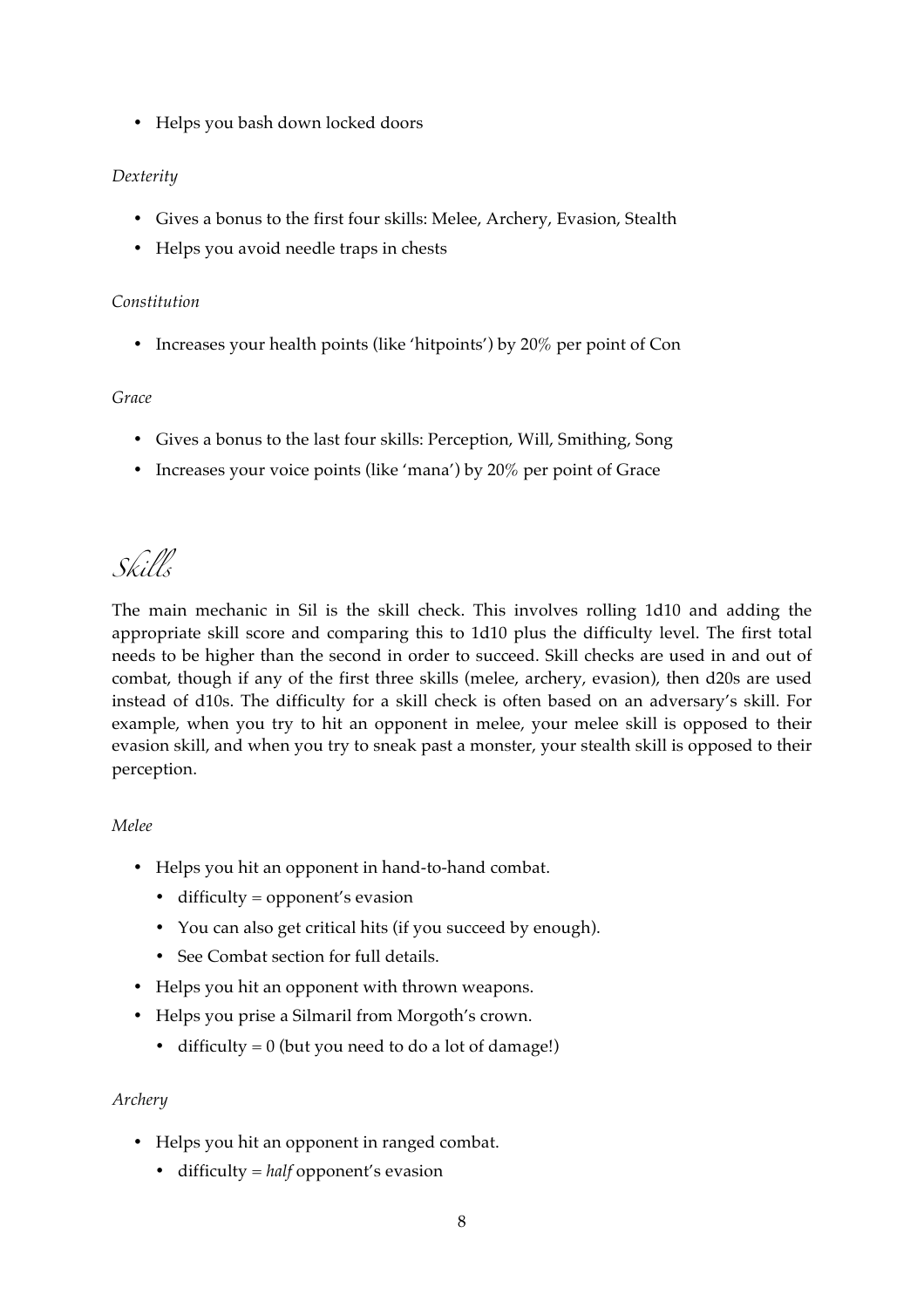- You can also get critical hits (if you succeed by enough).
- See Combat section for full details.

## *Evasion*

- Helps you avoid being hit in combat.
	- difficulty = opponent's melee or archery
	- You can also suffer critical hits (if you fail by enough).
	- See Combat section for full details.
- Helps you climb out of pits
	- difficulty = (15 for normal pits, 20 for spiked pits)
- Helps you avoid falling debris
	- difficulty  $= 20$
- Helps you avoid getting hit by dart traps.
	- $\bullet$  difficulty = 15

## *Stealth*

- Helps you avoid being noticed by opponents.
	- difficulty = opponent's perception + numerous modifiers
	- See Stealth section for full details
- Provides a bonus to melee against unwary or sleeping opponents if you have the 'assassination' ability.
- There is a penalty of  $-1$  to Stealth for each 10 lb of armour worn
- Stealth mode (command: 'S') gives +5 to Stealth, but –1 to speed.

# *Perception*

- Helps you notice traps and secret doors.
	- difficulty = base of half the dungeon level
		- +10 for floor traps and secret doors
		- +15 for chest traps
		- +5 if you cannot see properly
		- +5 if confused
		- +5 for each square of distance from you *(beyond the first)*
		- –5 if you used the 'search' command *(adjacent squares only)*
- Helps you disarm traps and pick locks.
	- difficulty = base from 1 to 7 depending on the trap or lock
		- +5 if it is a lock
		- +5 if you cannot see properly
		- +5 if confused
	- You trigger a trap if you fail to disarm it by 3 or more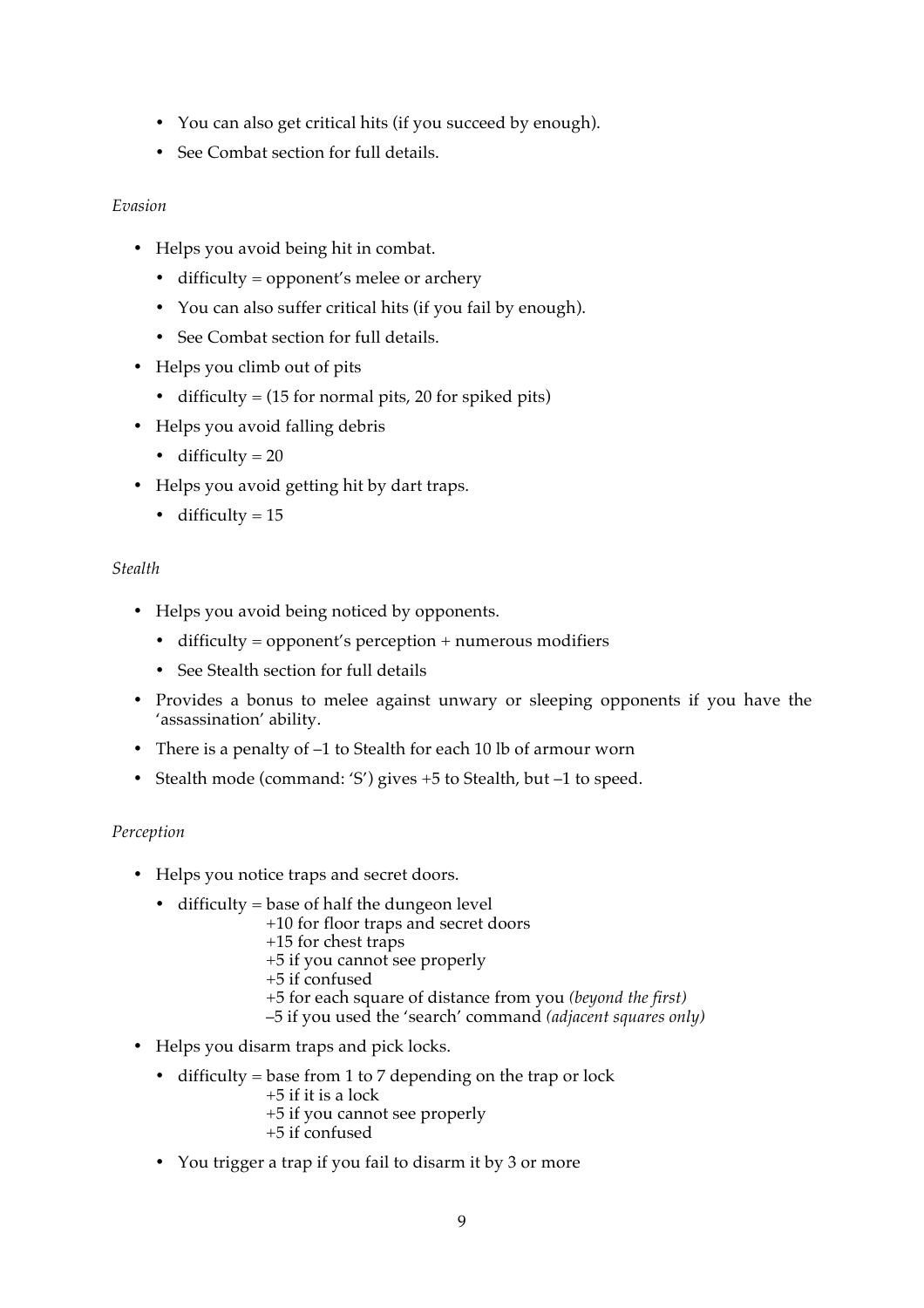- Helps you detect 'invisible' opponents.
	- difficulty = opponent's will  $+2$  per square of distance between you
- Helps you avoid stepping on a caltrop trap.
	- difficulty =  $10$
- Provides various benefits when using perception-based abilities (see the individual ability listings)

#### *Will*

- Helps you resist many special effects: confusion, stunning, fear, blindness, entrancement, slowing, hallucination, hunger, stat draining, and forgetting.
	- difficulty = opponent's will *(if an opponent caused the threat)*
	- difficulty = 10 *(if there is no opponent)*
- Helps you successfully use staves and horns.
	- $\bullet$  difficulty = half the object level +5 if confused
	- Increases the effectiveness of many staves and horns.
- Provides various benefits when using will-based abilities (see the individual ability listings)

#### *Smithing*

- Lets you make more powerful items at forges.
	- See Abilities section and the tutorial for more details.
- The only skill that doesn't use opposed rolls (or any roll at all).

#### *Song*

- Increases the power of various songs that you can sing.
	- See the Abilities section for full details.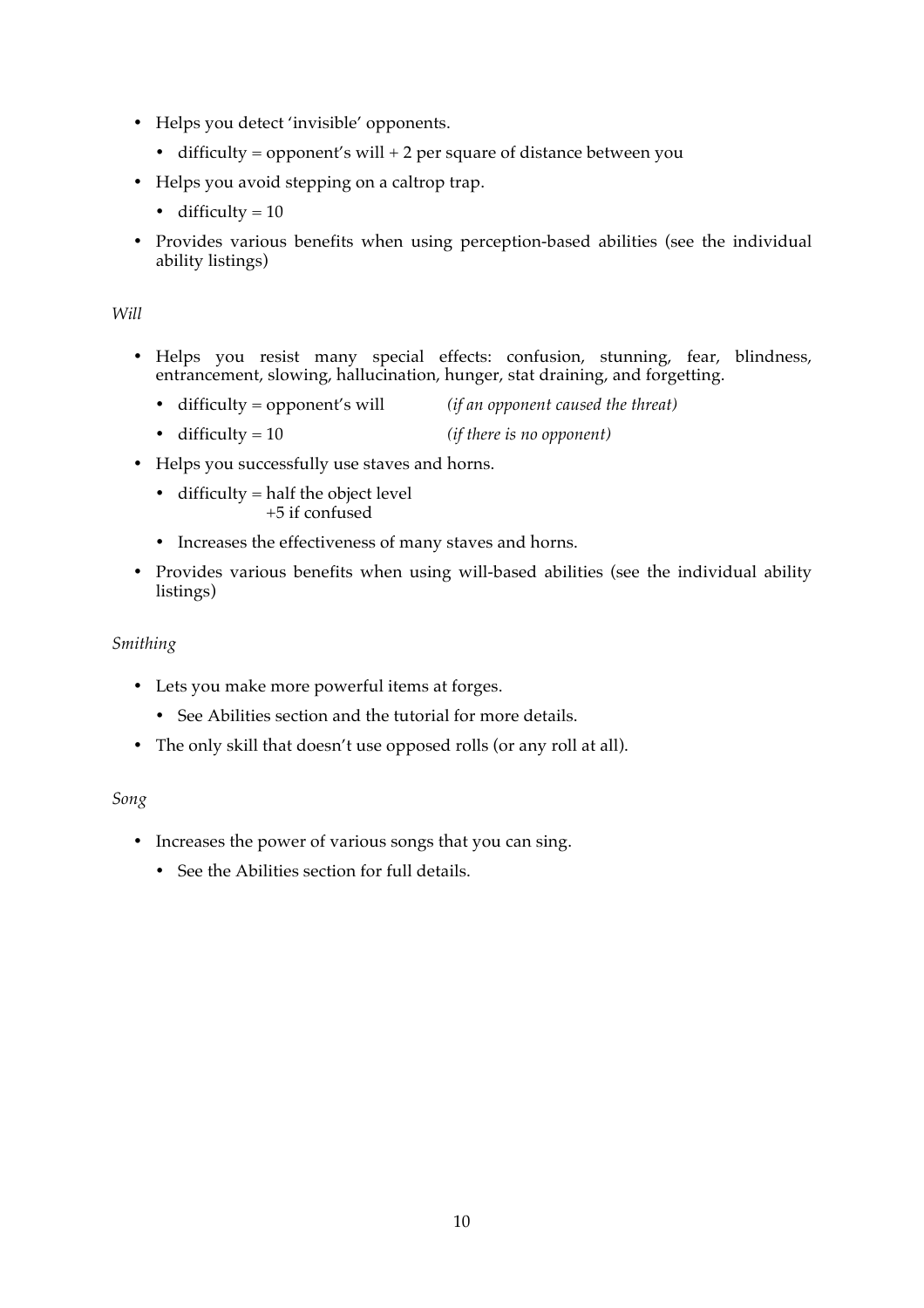*Combat*

Each attack you make has two stages:

- 1. Roll to see whether you hit your target.
- 2. If you hit, then roll to see how much damage you do.

## *Weapons and Armour*

Weapons and armour have a few numbers displayed next to their names which explain how they relate to these two phases of an attack. Take an axe for example:

Battle axe (-3,3d4)

This battle axe provides a penalty of –3 to accuracy, and if it hits it does 3d4 points of damage. Armour is quite similar:

Leather armour [-1,1d4]

This suit of leather armour has a penalty of –1 to evasion, making you slightly easier to strike than if you were unarmoured. However, it also offers some protection, absorbing 1d4 points of damage each time you are struck. These are very simple examples and sometimes it can be more complex. For example:

> Greatsword (-2,3d5) [+1] Mail corslet (-1) [-3,2d4]



This greatsword offers a +1 bonus to evasion, making you slightly harder to strike. This represents your ability to parry with it. On the other hand, the mail corslet is sufficiently cumbersome that it gives a penalty to accuracy as well as a penalty to evasion. You can work out which numbers apply to offense and which apply to defence as follows:

- Offense comes first and is in round brackets.
- Defence comes second and is in square brackets.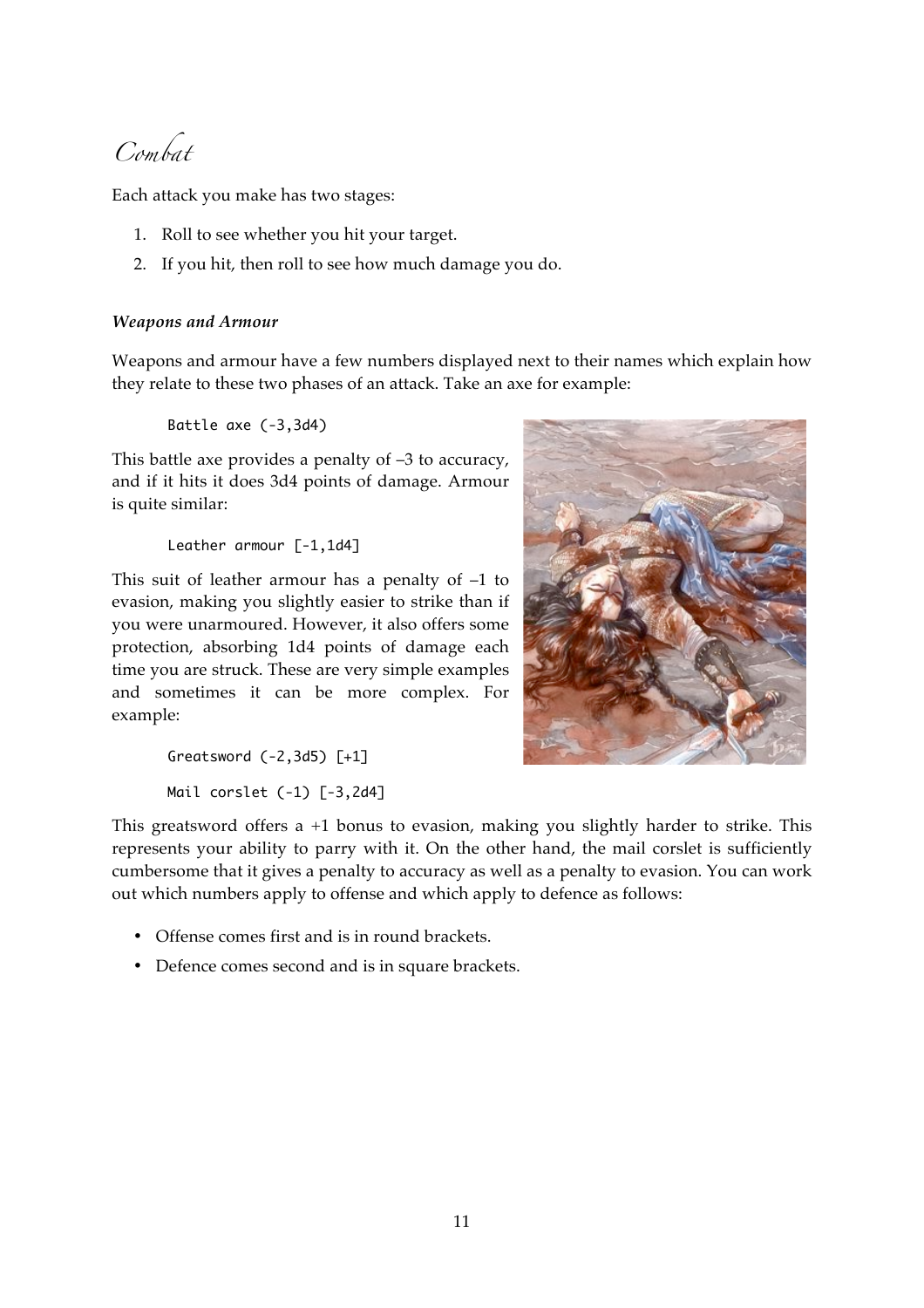# *Attacking*

To determine whether an attack hits, the attacker makes an *attack roll* and the defender makes a *evasion roll*. If the attack roll is greater, then the attack hits.

Attack roll: Attacker's melee score + 1d20 Evasion roll: Defender's evasion score + 1d20

The melee and evasion scores are the associated skills combined with a number of modifiers. Firstly, as noted above, the skills are affected by your weapons and armour. They can also be affected by other things, such as being stunned (which gives –2 to all your skills including both melee and evasion), being overwhelmed, and various special abilities. The penalty for being overwhelmed only affects evasion. The size of the penalty depends upon how many monsters are surrounding you, and on where they are relative to the monster who is currently attacking. You get a –2 penalty for each monster that is in one of the three sides furthest away from the attacking monster, and a –1 penalty for any other adjacent monsters. This is a severe penalty, and even weak monsters can become deadly when they surround you. As there is only one of you, monsters will never suffer this penalty.

Finally, the melee score is *halved* if the attacker cannot see the defender and the evasion score is likewise halved if the defender cannot see the attacker. Opponents that are unwary count as not being able to see you for these purposes. If you are unfortunate enough to be fighting from within a pit or a web, both your evasion and melee scores are halved (again). If someone is completely unable to move (i.e. an enemy is asleep or the player is entranced) then their evasion score is set to –5 irrespective of any other relevant modifiers.

## *Doing Damage*

To determine how much damage is dealt when an attack hits, the attacker makes a *damage roll* and the defender makes a *protection roll*. If the damage roll is smaller or equal, the attack does no damage. If it is greater, it does one point of damage for each point of difference between the rolls.

In simple cases, the damage roll is just the damage of the weapon, and the protection roll is the sum of the protection rolls for every piece of armour being worn. However, there are often modifiers on the weapon damage. Some of these affect the number of dice that are rolled, while others affect how many sides these dice have.

For each point of strength the attacker has, a side is added to the dice. For example, if you have

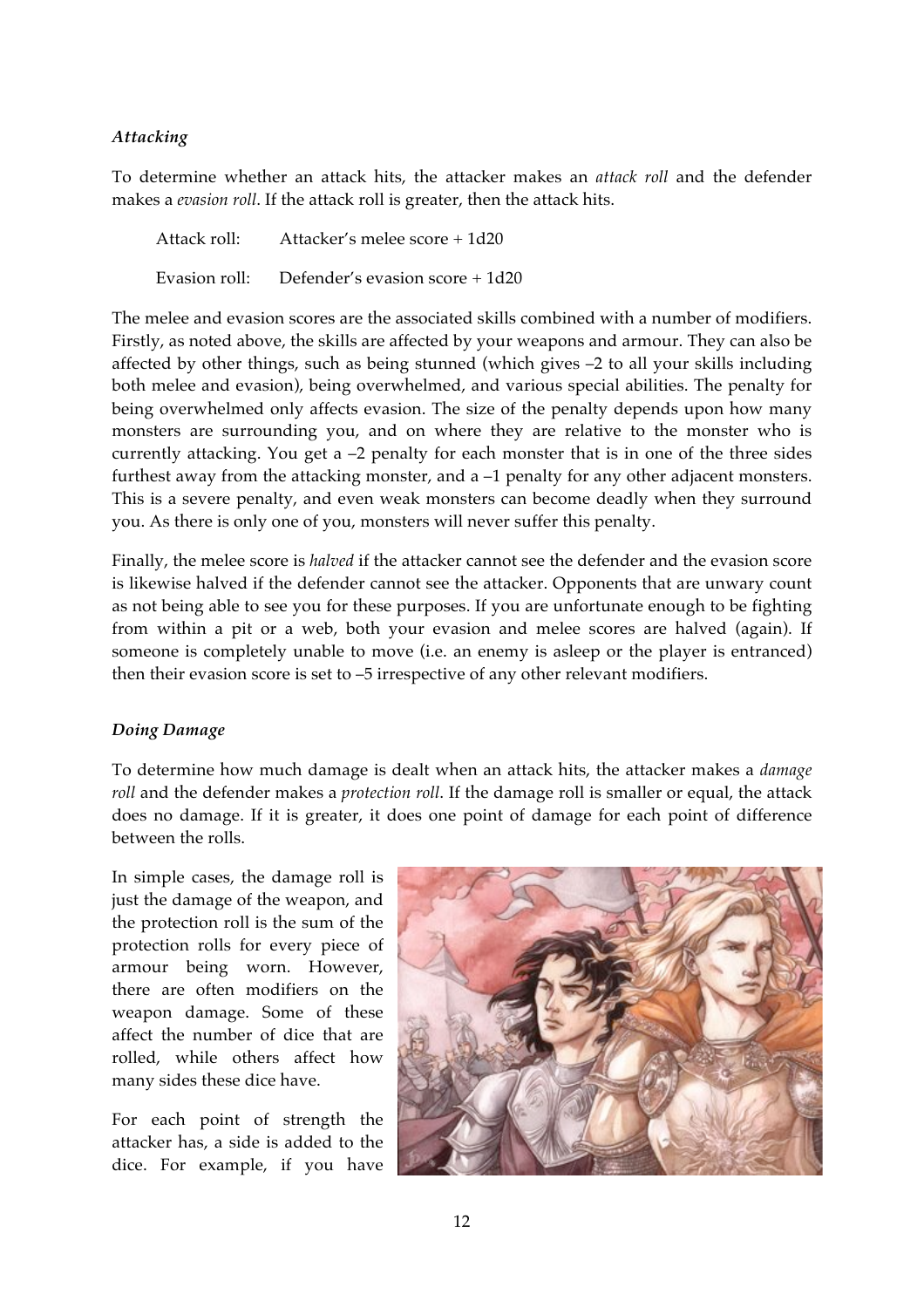strength 3 and are wielding the axe mentioned earlier, you would do 3d7 damage instead of the basic 3d4. However, there is a limit to how much strength can be applied with a given weapon. Your strength bonus is limited to 1 point of bonus damage for each 1 lb of weapon weight. For example, no matter what strength you have, you couldn't get more than 4 bonus sides with a 4 lb battle axe. High strength characters will want to use heavier weapons (to take advantage of their strength) and weapons with many dice (to take advantage of the extra sides). Note that negative strength subtracts sides of damage up to the same strength limit based on weapon weight.

Some weapons are 'hand-and-a-half' weapons, which can be used one-handed or twohanded. If you are not wearing a shield, you are presumed to be wielding these weapons two-handed and are given a bonus 2 damage sides. To continue the example above, let's suppose that the battle axe is being used with two hands, giving it a total damage of 3d9.

Extra damage dice are added in two ways. Some weapons are especially deadly against certain enemies. In such cases, they do an extra die of damage. For example, if the axe above is an axe of orc-slaying and is being used against an orc, it will do 4d9 damage instead of 3d9. Elemental brands (such as fire brand or frost brand) are similar, doing an extra die of damage against enemies that do not resist the element and 2 extra dice against enemies that are explicitly vulnerable to it (such as fire damage against a frost demon). As always, damage by your enemies works the same way. For example if a Werewolf bites you with a 2d9 poison attack, you will take 3d9 damage if you do not resist poison. Elemental attacks are thus a bit more dangerous than they first appear in the monster recall window.

It is also possible to get extra dice via critical hits. These are awarded when the attack roll exceeds the evasion roll by a particularly large amount. This amount is determined by the weight of the weapon, with lighter weapons more likely to produce critical hits, due to their easier handling.

To get a critical hit, you need to beat the evasion roll by a certain amount. This amount is 7 points plus one point per pound of weight of your weapon. You are granted a bonus damage die for every multiple of this amount by which you exceed the required score. For example, if wielding a 3 lb longsword, you would need to beat the evasion score by 10 points to get the first bonus die, by 20 points for the second die, 30 points for the third, and so on. This sounds very difficult, but characters who concentrate on accuracy can get very large critical hits, particularly on sleeping or unwary monsters. Of course, monsters can also get critical hits upon you if you are too poor at evasion. You don't need to memorize this formula; just bear in mind that high accuracy and light weapons can sometimes do a lot of extra damage.

In summary, the weapon damage can gain extra sides from strength or from two-handed wielding, and extra dice from 'slays' and critical hits.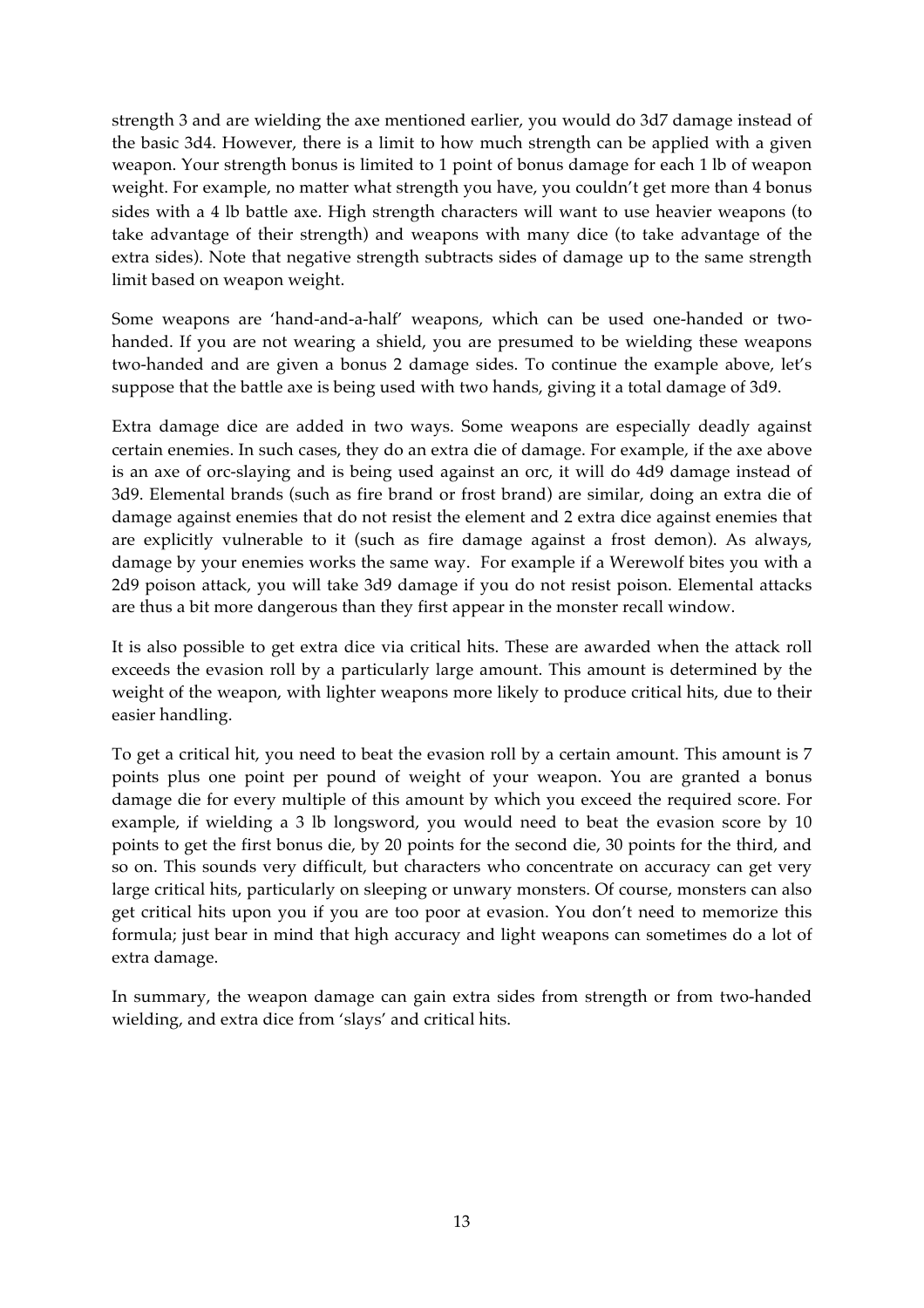# *Archery*

Archery is very similar to melee, but with a few differences. Firstly, the attack roll uses the archery skill instead of the melee skill. To this is added the attack bonus of the arrow being fired, and a range penalty of –1 for every 5 squares the target is from the archer. In addition, the defender's evasion score is halved against archery (this can stack with the halvings mentioned above). This makes evasion considerably less useful against archery than against melee.

Damage is calculated almost identically to melee, incorporating strength, 'slays' and critical hits. The strength bonus of bows is again limited to 1 point per 1 lb of weapon weight.

The range of a bow is equal to 1.5 times the number of sides of damage you do with it. Thus, if you are doing 1d10 with your Longbow, its range will be 15 square.

Finally, it is very dangerous to use your bow when there are enemies in melee range. Firing your bow in such a circumstance will let your guard down, allowing all adjacent enemies to make a free attack on you.

# *Thrown weapons*

Throwing is like melee, but with a few differences. Firstly, many items are not designed to be thrown and they thus give a penalty of –5 to the attack roll when thrown. The items that are designed to be thrown include daggers, throwing axes, spears and tridents. All throwing attacks also suffer a range penalty of –1 for every 5 squares.

Damage is just like melee, except that the number of damage sides is halved if the object was not designed for throwing. Thus, even if you can hit with a thrown longsword, it will do a lot less damage than in melee.

The range is calculated from the weight of the object and your carrying capacity (which in turn depends on your strength).

Range: carrying capacity /  $(5 \times (weight + 2))$ 

For example, if you can carry 100 lb and are throwing a spear weighing 4 lb, then your range is 100 /  $(5 \times (4 + 2)) = 3.333 = 3$  squares. While the range is tricky to calculate, all throwing weapons display it when examined (the 'x' command).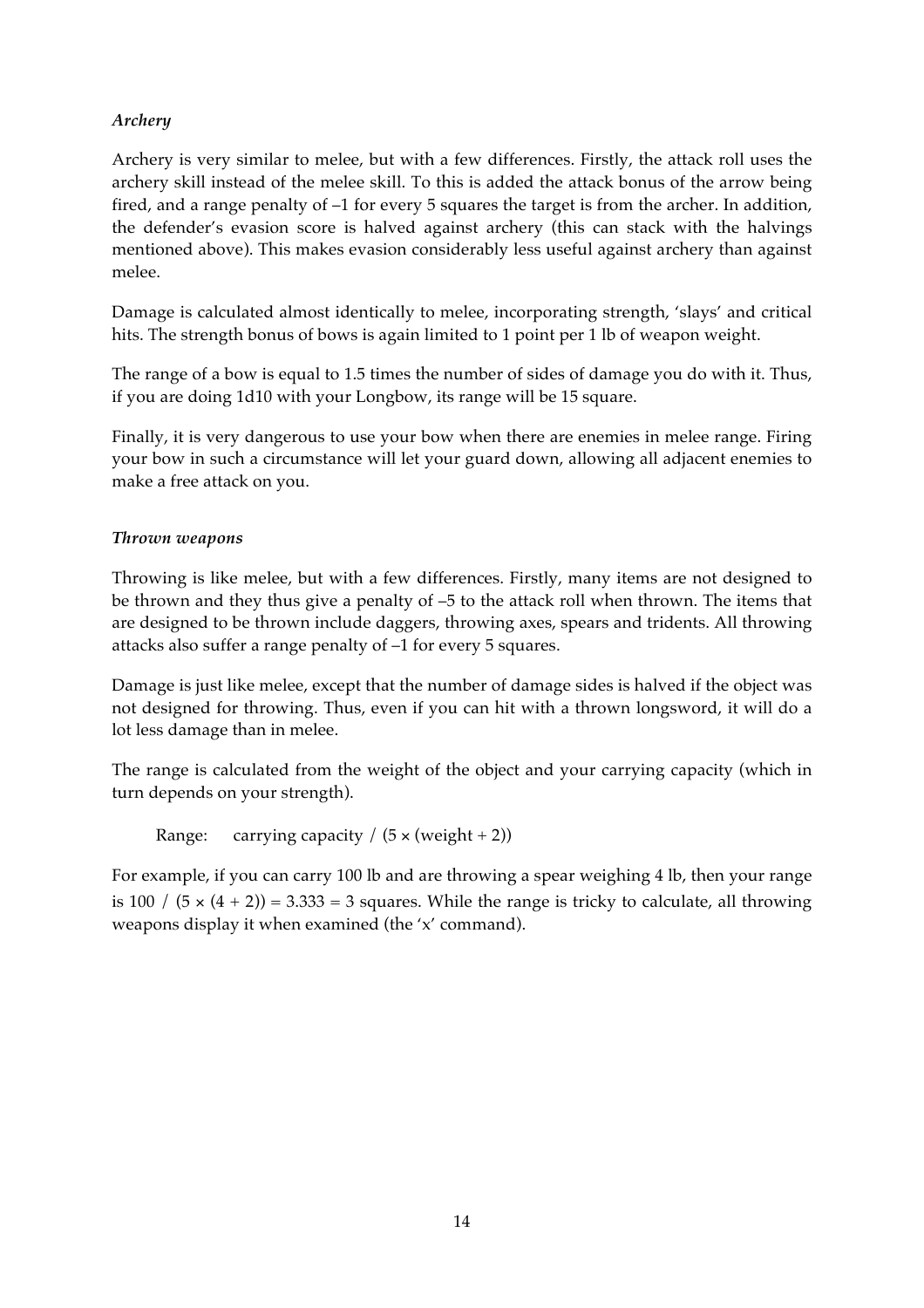*Elements and Resistances*

As well as purely physical attacks, there are four special types of elemental attack that some monsters may use against you:

## *Fire*

- The most common and dangerous element the fires of Angband are legendary.
- It can destroy arrows, bows, axes, polearms, hafted weapons, boots, gloves, cloaks, soft armour, chests, torches and staffs.

#### *Cold*

- Treated similarly to fire, but less common and less dangerous.
- It can destroy potions and flasks of oil.

#### *Poison*

- Many spiders and werewolves are famed for their deadly poison.
- Instead of damaging you directly, poison damage is added to your poison counter. If you don't take steps to prevent this, you will eventually suffer all of this damage. Each round, the poison counter is reduced by 20% and you suffer this damage.

#### *Darkness*

- Morgoth is the Lord of Darkness, and some of his servants use darkness itself against you.
- Darkness resistance works differently to the other elements. There is no 'darkness resistance' available, except a strong source of light. If the light level on your square is above 2, you get a level of darkness resistance counted for each level of excess.

#### *Elemental damage*

Elemental attacks are either pure (like dragon breath and poison gas), or mixed with physical damage (like a balrog's flaming sword). Mixed elemental damage was explained in the combat section: if you don't have the relevant resistance, you take an extra die of damage. If you are especially vulnerable, you take two extra dice of damage. There is no advantage in having multiple sources of resistance to mixed elemental damage.

Dragons and some other foes have potent elemental breaths. Their breath spreads out in a cone, damaging everything within, but the damage decreases by 2d4 for each square. Armour is usually no defence against such an attack. The only sources of protection that count are special protection from special abilities, or magical rings and amulets. If it is fire or cold damage, you can also count the protection from your shield. Any damage that gets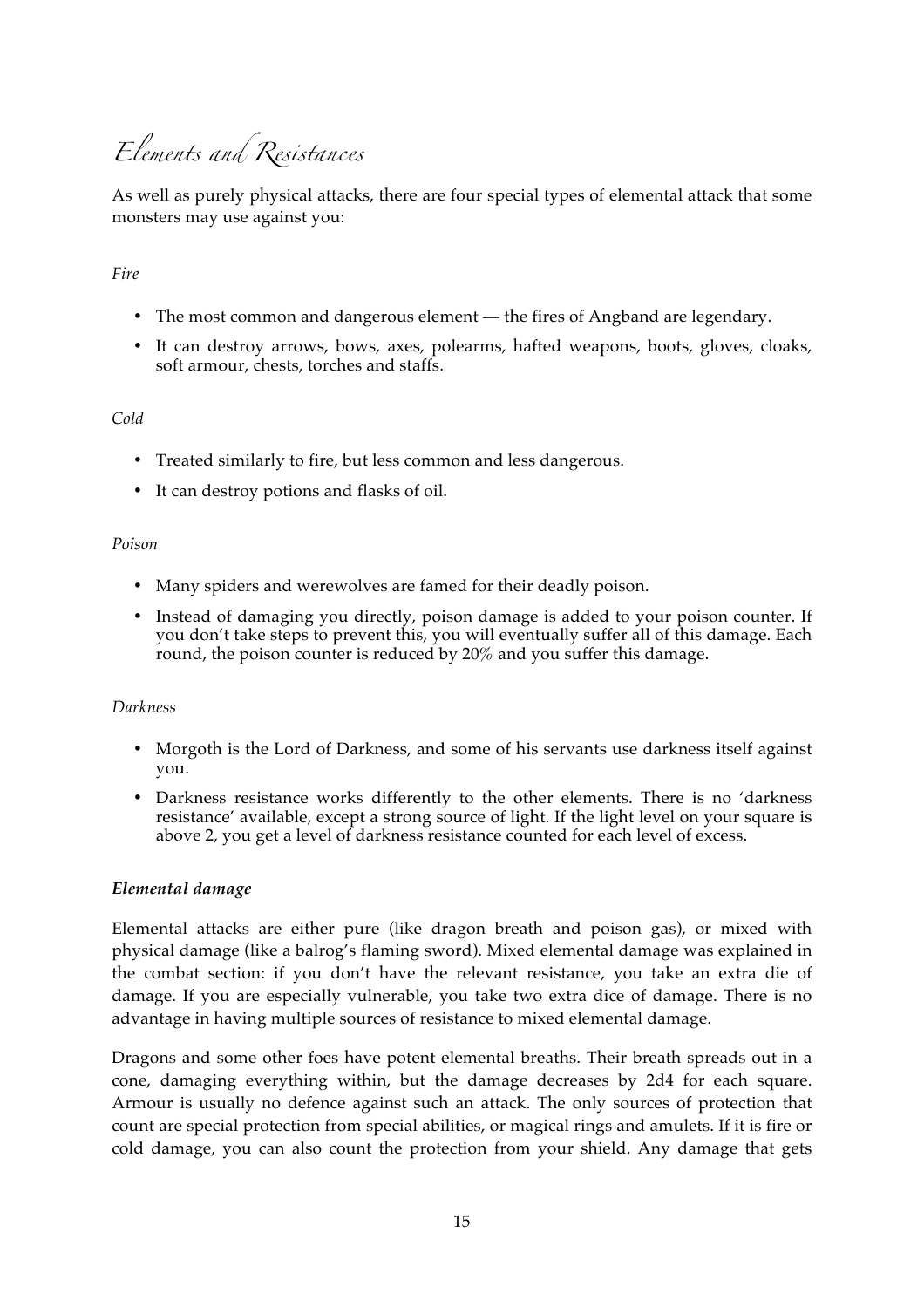through this meagre protection is then halved if you have resistance, or divided by three if you have double resistance etc. If you are vulnerable to the element, the damage is doubled.

# *Morale*

Sil has a sophisticated morale model for its enemies. Other than mindless creatures (which always just attack you) most enemies take stock of the situation and retreat if needed. They have a morale level which changes depending on the circumstances.

# *Bonuses:*

- The base for morale  $(6)$
- Appearing after their usual depth (+1 per 50 ft)
- The player is escaping Angband with a Silmaril (+2, instead of the depth modifier)
- The player is blind, hallucinating, or stunned (+2 each)
- The player is confused, slow, afraid, or heavily stunned (+4 each)
- The player is entranced or knocked out  $(+8$  each)
- The player has  $\leq 75\%$  health (+2)
- The player has  $\leq 50\%$  health (+4)
- The player has  $\leq 25\%$  health (+8)
- The monster is hasted  $(+4)$
- Similar creatures in line of sight that are not fleeing (+1 each, or +4 for leaders)

# *Penalties:*

- Appearing before their usual depth (–1 per 50 ft)
- The monster is stunned  $(-2)$
- The monster has  $\leq 75\%$  health (-2)
- The monster has  $\leq 50\%$  health (-4)
- The monster has  $\leq 25\%$  health (-8)
- The monster is already fleeing and  $\leq 75\%$  health (-2)
- Light susceptible and the player's square has more than 3 light (-1 per level in excess)
- A non-unique monster is carrying items (–2 per item)
- The player has the ability Majesty (–1 per 4 points of player's Will)
- The player has the ability Bane (-x, where x is the player's Bane bonus)
- Similar creatures in line of sight that are fleeing (–1 each, or –4 for leaders)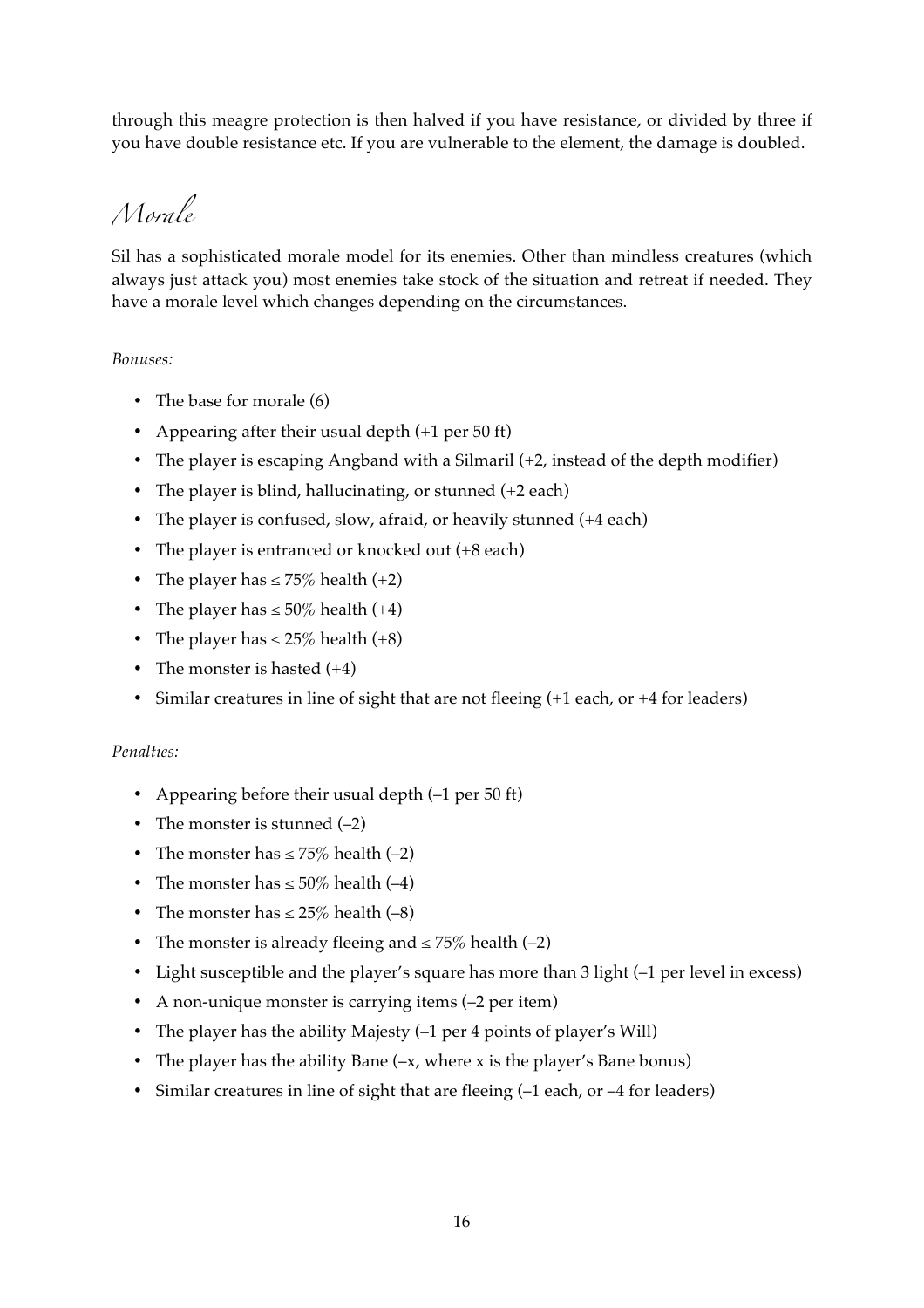*Temporary modifiers (which decay by 10% each turn):*

- Unable to escape  $(+6)$
- Just stopped fleeing  $(+6)$
- Just started fleeing  $(-6)$
- It (or a similar creature) is hit by a slaying weapon  $(-2)$
- It (or a similar creature) is hit by an elemental brand it is especially vulnerable to  $(-2)$
- It (or a similar creature) is hit by a Cruel Blow (–2)
- A similar creature is killed in line of sight (–4, or –16 for a leader)
- Song of Elbereth (-1 per point by which you won the skill check)
- Horn of Terror, Staff of Majesty (–2 per point by which you won the skill check)

The morale level of an enemy determines its 'stance' which can be one of the following three:

# *Aggressive*

- (Morale  $> 20$ )
- Aggressive monsters simply attack you.
- Mindless creatures are always Aggressive.
- Trolls are Aggressive instead of Confident.
- Enemies who have been angered are Aggressive instead of Confident.
- Items of Wrath make creatures Aggressive instead of Confident.

# *Confident*

- $(0 > \text{Morale} \geq 20)$
- Confident monsters may use tactics while attacking you (such as lurking in rooms waiting for you).

# *Fleeing*

- (Morale  $\leq 0$ )
- Fleeing monsters try to get as far away from you as possible.
- Creatures that are immune to (non-magical) fear stay Confident instead of fleeing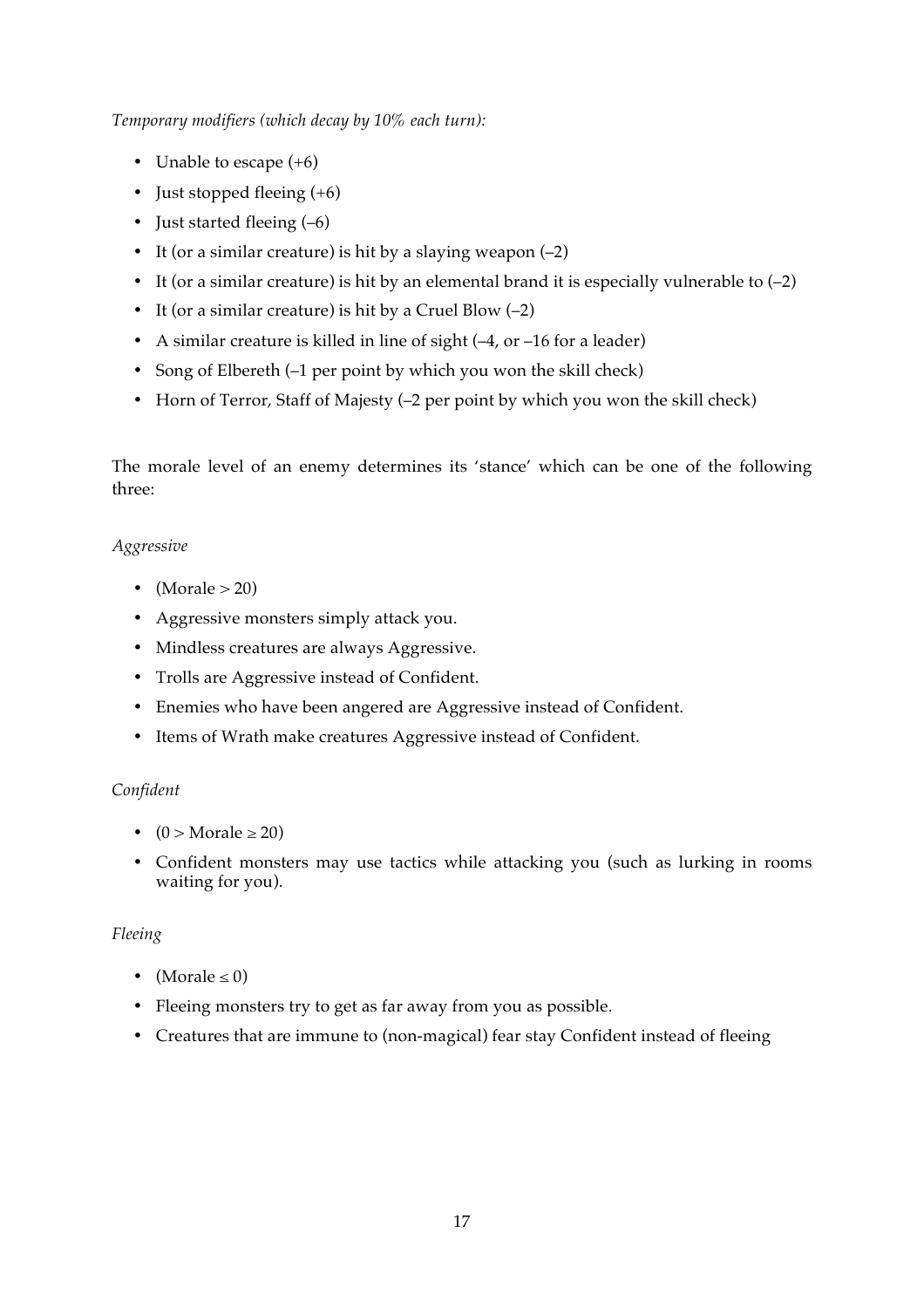*Stealth*

In the tale on which Sil is based, Beren and Luthien did manage to enter Angband, obtain a Silmaril, and escape. This they achieved not by force, but by subterfuge. Similarly it is possible to succeed in Sil by sneaking past your enemies rather than fighting them.

#### *Mechanics*

At any time, an individual monster may be in one of three states:

#### *Asleep*

• They cannot move and their evasion is set to [-5].

#### *Unwary*

• They are awake and going about their business, but they do not know that you are there. Their evasion is halved.

#### *Alert*

• This is further subdivided into whether they are Confident, Aggressive, or Fleeing, but this is a matter of morale rather than stealth.

This is modelled internally by an 'Alertness' score for the monster. Monsters always start out Asleep or Unwary, but may as a result of your actions notice you. An 'Alertness' of 0 or more means they are aware of you; between –1 and –10 means they are awake but unwary, and –11 or below usually means they are asleep. But be warned: not all inhabitants of Angband sleep!

Each round, you make a Stealth roll (your stealth score + 1d10), to see how stealthy and quiet you are. Each monster makes a Perception roll (their perception score +1d10), to see how observant they are. Various modifiers are applied, listed below. If at the end of this the monster's perception score is higher than your stealth score, their Alertness increases by difference which may make them move from Asleep to Unwary, or from Unwary to Alert.

## *Modifiers to Stealth*

#### *Helpful factors:*

- Distance to monster: each square reduces monster perception by 1 point, and sound does not pass through stone or rubble at all.
- Each closed door on path reduces monster perception by 5.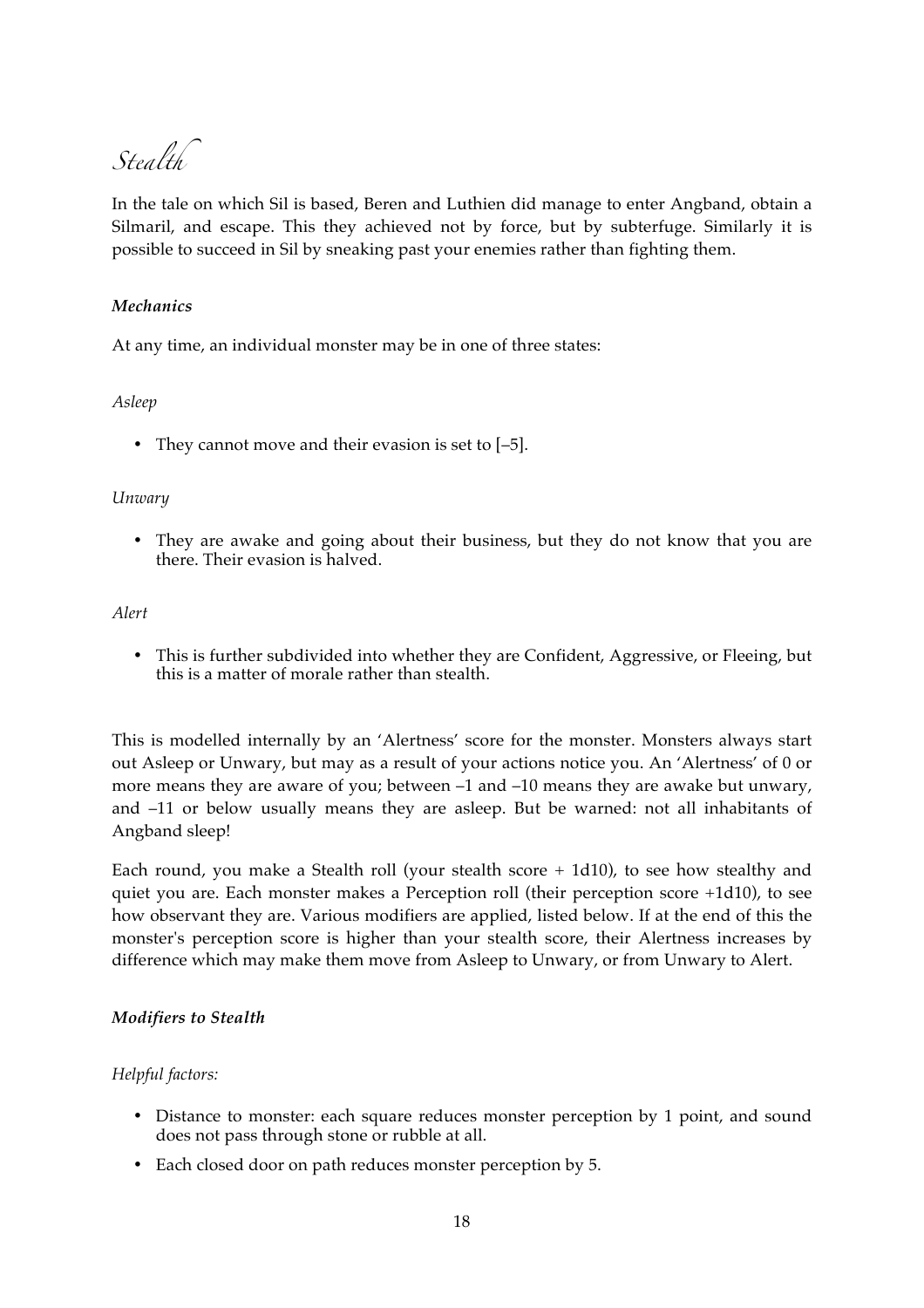- If you are in Stealth mode (press (S) to activate, but be warned that it makes you move more slowly than normal), you get a bonus of +5 to your stealth
- If you passed last turn (pressed  $(5)$  or  $(z)$ , or  $(Z)$ ), you get a bonus of +7 to your stealth (not cumulative with Stealth mode).

# *Hindrances:*

- For each 10 lb of armour you are wearing  $(-1)$
- Being attacked by one or more enemies (–2)
- Attacking one or more enemies  $(-2)$
- Awake but unwary monsters which are in line of sight get some additional bonuses:
	- Doubles the modifiers for attacking or being attacked
	- For every adjacent passable square  $(-1)$ 
		- So you may do well to stick to walls and corners.
- If you are singing, this reduces your stealth by a value equal to the noise level of the Song (see the list of Songs).
- Setting off some traps  $(-5 \text{ to } -10)$
- Landing from a leap  $(-5)$

*One-off effects that are not modified by stealth:*

- Player actions:
	- Earthquakes (30), horns (10 to 40), smithing (10), bashing doors (5 or 10), tunneling (5 or 10), setting off some traps (–10 to 20).
- Monster abilities:
	- Earthquakes (30), arrows (5), boulders (10), crying out (10), breath weapons (10), unearthly screeching (20).

Stealth is thus quite abstract: a high stealth may mean little noise made, or that you kept in the shadows, or that you moved in an unobtrusive way, or let the noises that did occur sound like the natural background noises in the dungeon.

If you attack a monster, or an unaware monster tries to move into the square you are on, it will immediately notice you.

Once a monster has noticed you, it will become unwary again if you are out of sight of it, and it fails its perception check to spot you by 25 points or more. In this case, they lose a point of alertness for each point in excess of 25 that they fail by. This is very hard to achieve and will typically require you to get a fair distance from the monster and close some intervening doors. Note that this number is reduced to 15 if you have the ability 'Vanish'. In addition, there are a few other ways in which you can make monsters become unwary:

• It is possible to put monsters to sleep with a Staff of Slumber or the Song of Lorien.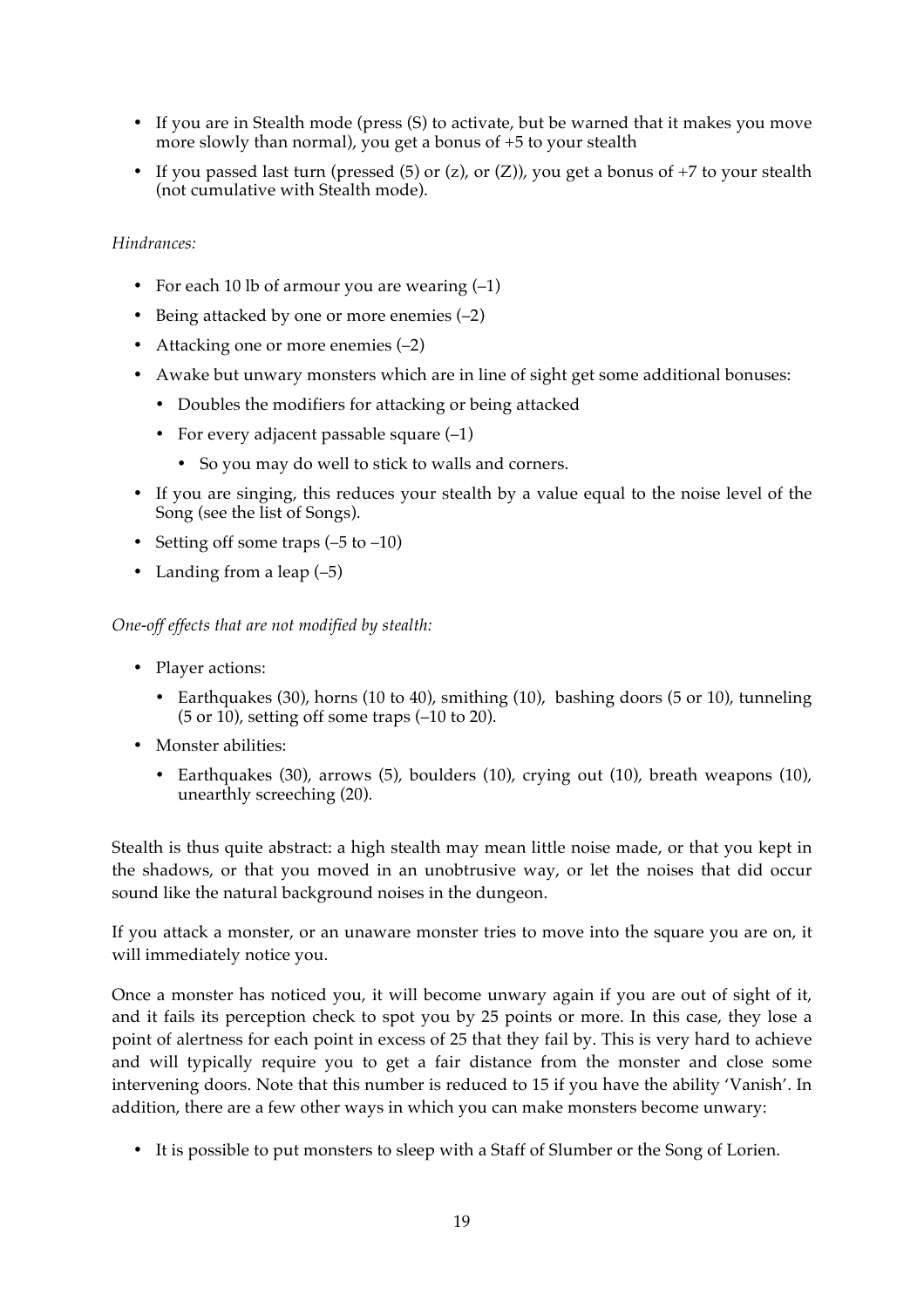• Territorial monsters such as dragons will become unwary or even fall asleep if they have returned to their lairs and cannot see you.

*Smithing*

As well as its many treasures, Angband has mighty forges, to arm the hosts who fight under Morgoth's banner. If you find one, you may be able to use such a forge to make yourself arms or armour, or even items of great power.

To create an item, you need:

- to be at a forge which has enough resources left,
- to have the relevant Smithing Ability:
	- *Weaponsmith* for weapons, including bows, arrows, and digging implements
	- *Armoursmith* for armour, including cloaks and shields
	- *Jeweller* for amulets, rings, and light sources
	- *Artistry* if you want to make a particularly fine weapon or piece of armour
	- *Enchantment* if you want to add a special enchantment to a weapon, piece of armour, or light source
- to have enough mithril, if the item requires it,
- to have a high enough Smithing skill (which depends on the item type and the bonuses you add to it),
- to put a part of yourself into the item, for certain types of enchantment:
	- this can be experience points, which is a permanent cost (this is normally the cost for items which grant Abilities or give bonuses to Skills),
	- it may instead be one or more stat points (which will be drained until such time as you eat or drink something which can restore them).

Making an item will take ten turns per point of difficulty, and makes noise, so you may be interrupted during this time. If this occurs you can resume your forging where you left off.

Some items are particularly easy to enchant. The costs for weapons (including bows), shields, body armour, helms, and amulets are lower than those for other equipment slots. The costs for robes, sceptres, and crowns are even lower.

When not at a forge, you can still plan what you'd like to make if you find one by pressing '0' to enter Smithing planning mode and explore the possibilities.

#### *Creating artefacts*

Truly great smiths are capable of working beautiful or terrible pieces. If you have the Artifice ability, you will be able to create your own artefacts, which may be a matter for songs and legends of the future. This can let you customise your items much further, as well as going beyond the bounds of what is normally possible. In addition you can name your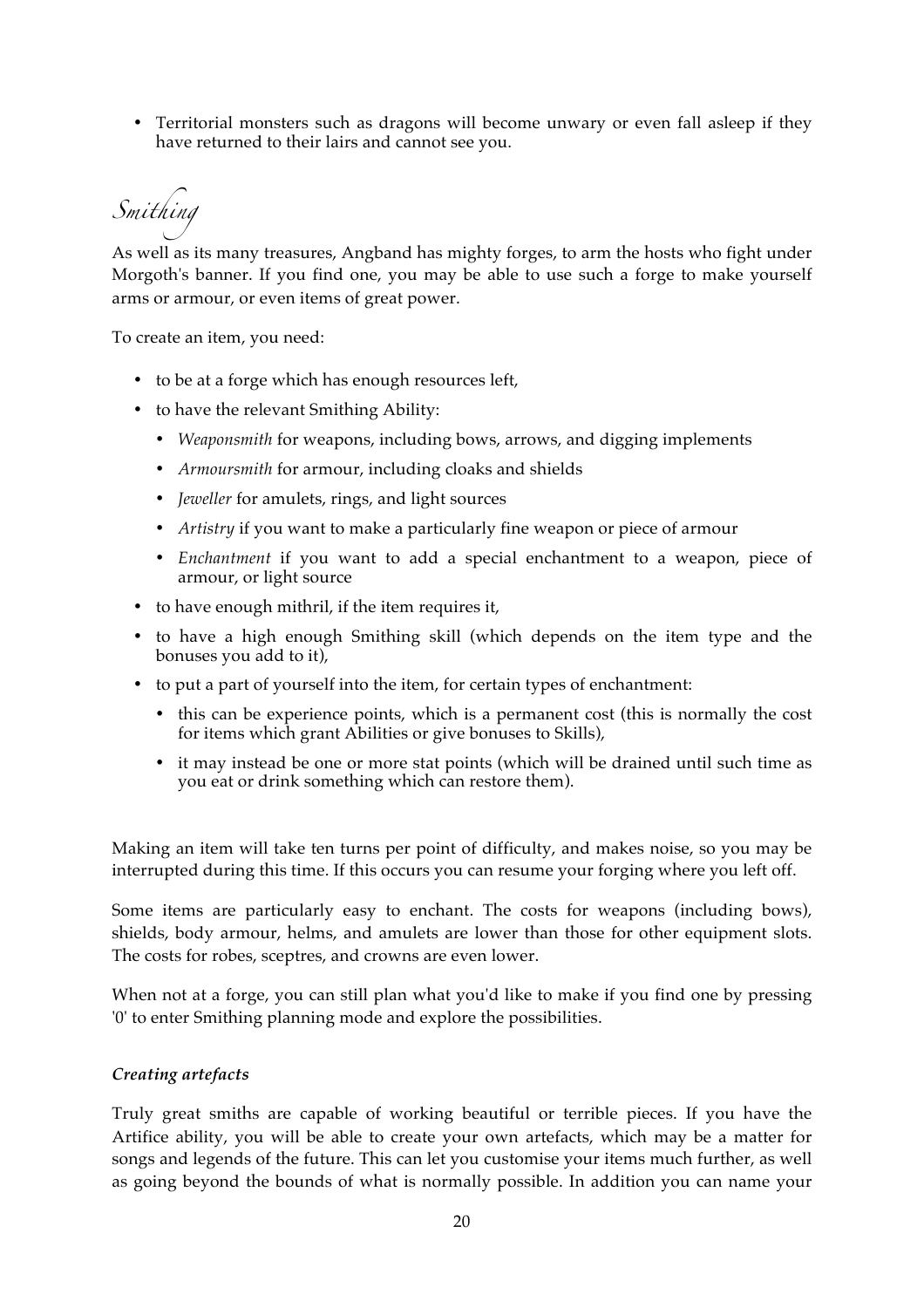artefacts, and they are virtually indestructible. Creating an artefact is a great work, and requires three uses from a forge. These must all be at the same forge, so you must find a forge with enough resources; it is impossible to begin work at one and finish at another.

# *Enchanted forges*

Many forges in Angband are used just to produce swords and mail for the legions of orcs, but some few are used for the axes of the Valaraukar or the armour of the Troll Guard of Gothmog. If you are lucky enough to be working at such a forge, it will give you a bonus to your Smithing, allowing you to make more powerful items than otherwise.

*Temporary Status Effects*

At certain times you may find yourself suffering from various effects. Many of these are displayed in coloured text near the bottom of the map. These will usually wear off in time, and there is typically some kind of consumable item to be found which will immediately remove the effect.

# *Hunger*

- Gorged:
	- $\geq 8,000$  turns of food
	- You are so full that you cannot eat or drink any more until you recover
	- You digest food much faster in this state.
- Full:
	- $\geq 5,000$  turns of food
- Hungry:
	- $\geq$  2.000 turns of food
- Weak:
	- $\geq 1,000$  turns of food
	- You are at –1 to Strength until you manage to eat enough food to recover
- Starving:
	- 0 turns of food
	- You take a point of damage each turn and no longer regenerate health

# *Other negative effects*

- Blind:
	- You cannot see anything.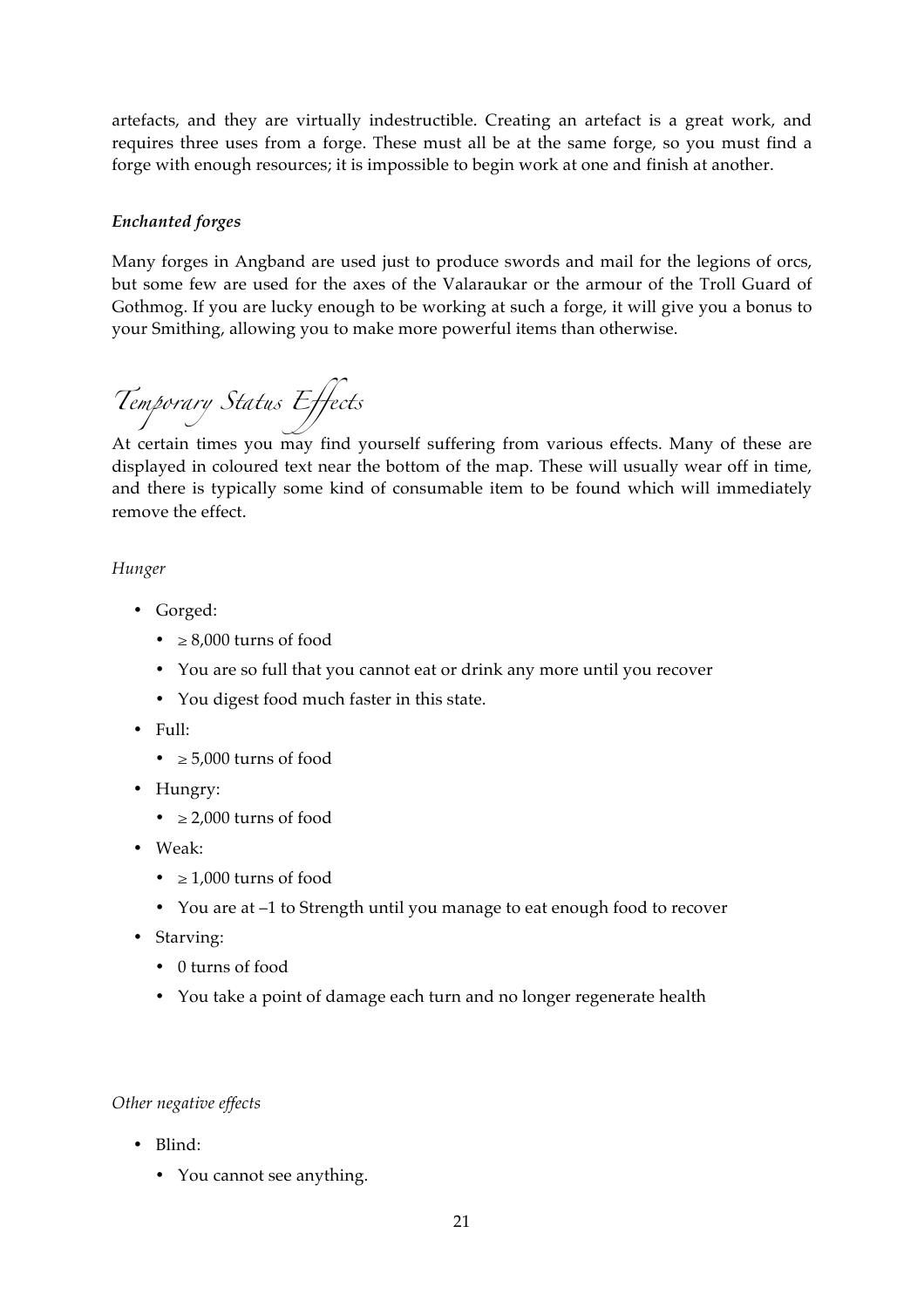- Note that Melee, Evasion, and Archery are halved against foes you cannot see.
- Hallucinating:
	- Enemies and objects look like other enemies or objects.
	- You occasionally see things that are not there.
- Slow:
	- You are moving at half your normal speed.
	- May be caused by carrying more weight than your weight allowance (in which case the only way to stop it is to reduce your load).
- Confused:
	- You are unable to choose directions normally for moving, attacking, etc. Attempting to choose a direction may randomly choose a nearby direction instead.
- Afraid:
	- You are too afraid to attack, either by melee, archery, or throwing.
- Entranced:
	- You are frozen in place, cannot act, and are at [-5] evasion.
	- This is broken the first time an enemy attacks you (or when enough time passes).
- Stunned:
	- (1 to 50 turns on the stun counter)
	- You get –2 to all of your skills
- Heavily Stunned:
	- (51 to 100 turns on the stun counter)
	- You get –4 to all of your skills
- Knocked Out:
	- (101 to 105 turns on the stun counter)
	- You are frozen in place, cannot act, and are at [-5] evasion.
- Poisoned X:
	- You have been poisoned and will take X damage over the next few rounds.
	- Each round you take 20% of X damage (rounded up) and X is decremented by this amount.
- Bleeding X:
	- You are bleeding from an open wound.
	- Handled like Poisoned X.

## *Drained stats*

- If any of your stats (Strength, Dexterity, Constitution, Grace) are drained, they will appear in yellow.
- This will not heal with time: you must find some item to cure it.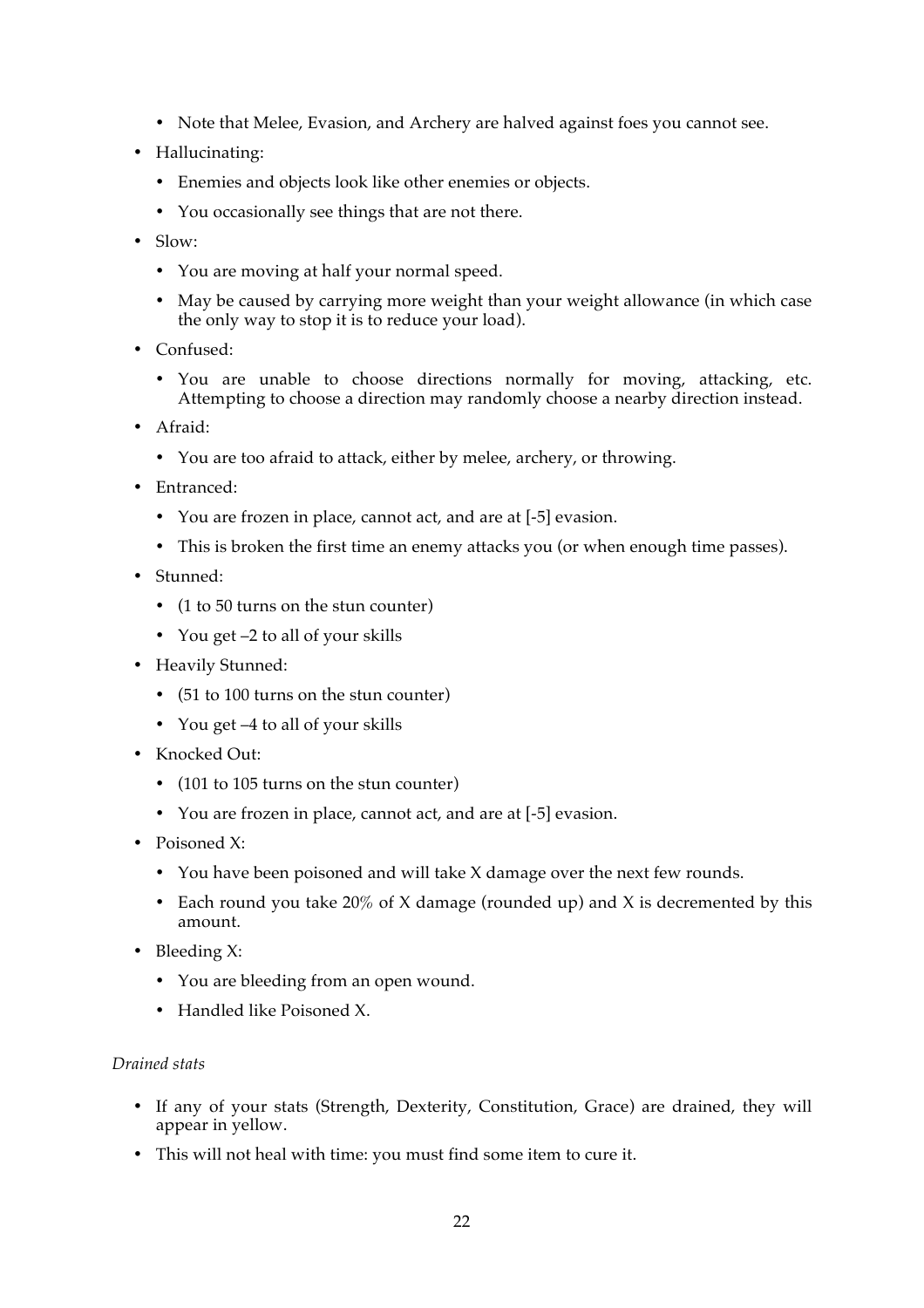### *Resistances*

- Elemental resistances are described in the section on the elements.
- Resistance to a status effect grants a very large bonus (+10) to any roll to avoid it.
- Free Action conveys resistance to Slowness and Entrancement, as well as helping you escape from Webs.
- See Invisible grants a +10 bonus to seeing otherwise invisible enemies.

There are various positive status effects which may be granted by pieces of equipment or consumables (in the latter case they are always temporary). These include resistances, increased stats or light radius, speed, etc, which are generally explained elsewhere.

Of special note is Regeneration:

- You regain health at three times the normal rate.
- You also suffer from great hunger, and will grow hungry at three times the normal rate

# *Experience*

Sil has neither classes nor levels, but it is far from the case that all characters of a given race are the same. As you adventure, you will accrue experience points, which you can spend in the character screen (accessed by pressing the @ symbol) to improve your prowess. There is a lot of flexibility in how you spend your experience, and this is a major part of the game.

## *Sources of experience*

All characters begin the game with 5,000 experience points to allocate. There are four sources of further experience in the game: encountering monsters; killing monsters; descending deeper into the Iron Hells; identifying objects.

## *Encountering monsters*

- You gain experience for encountering each individual enemy the first time you see it (or if you kill it without ever seeing it).
- For the first monster of a given type you encounter, you get *d*/5 experience points, where *d* is the depth (in feet) at which it is normally met. For subsequent encounters with monsters of the same type, the amount that you get decays: when you meet the second one you will only received **½** this amount of experience, then **⅓**, then **¼…**

## *Killing monsters*

• For the first monster of a given type you kill, you get *d*/5 experience points, where *d* is the depth (in feet) at which it is normally met. The experience gained for killing additional monsters decays in exactly the same way as for encounters.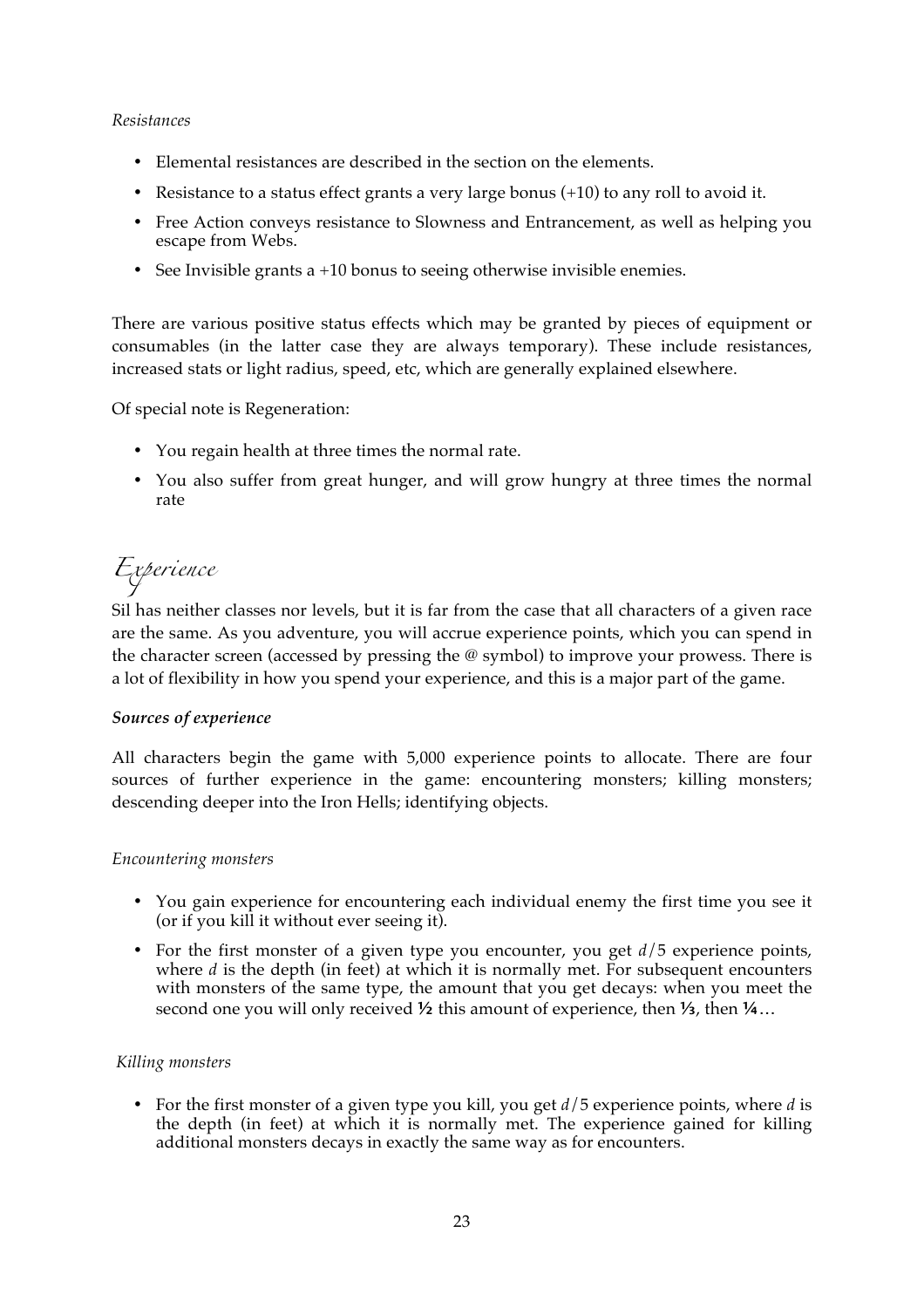• Thus there is the same amount of experience available for killing monsters as for encountering them. All characters are likely to get more experience from encounters than from kills, and for some this may be much more.

# *Descending*

• The first time you reach a depth of *d* feet (or deeper), you are awarded *d* experience points.

# *Identification*

- Whenever your character identifies a new type of potion, herb, ring, amulet, horn, stave or special item, you are awarded 100 experience points.
- In the halls of Angband one may find ancient or renowned items of great power, which we collectively refer to as artefacts. Each time you identify an artefact, you are awarded 200 experience points.

Note that there are several ways to deal with enemies apart from killing them: you may, for instance, sneak past them, make them flee before you, or run yourself. Characters who kill few enemies may thus get a little less experience than those who do, but may also have a higher chance of survival (combat is dangerous!). It is possible to complete the game without ever attacking.

# *Spending Experience points*

Your character may use the lessons learned to train any of the eight skills detailed below. Your first point in a skill will cost 100 experience, your second 200, your third 300, and so on.

You may also learn various unique abilities. Each ability is linked to a skill, and may have requirements before you are able to learn it. For each skill, the first linked ability costs 500 experience points, the second costs 1000, the third costs 1500, and so on.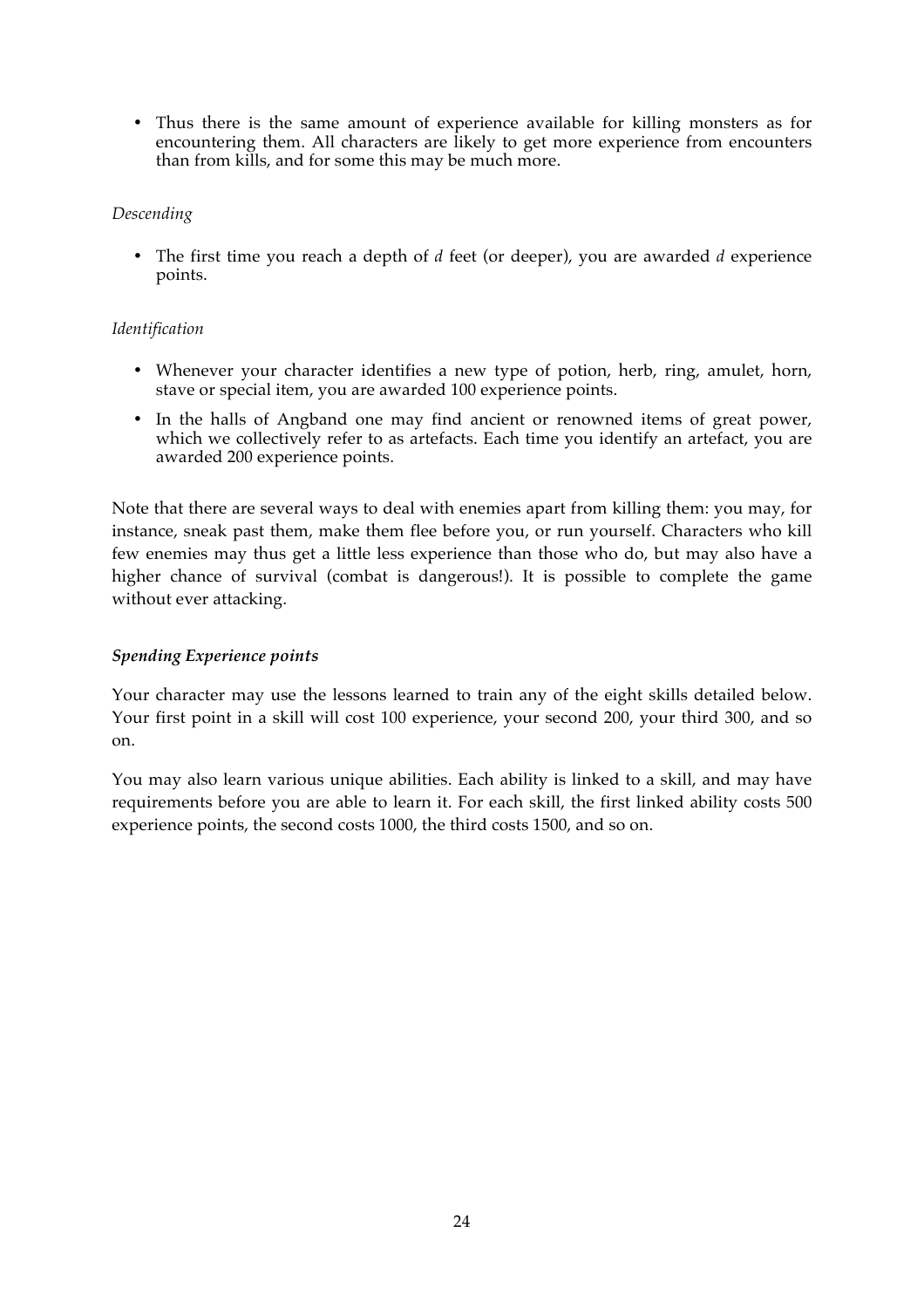*Abilities*

#### *Melee*

## *Power*

- Gives a bonus of +1 damage sides to your melee attacks.
- But increases the amount needed to score each level of critical hit by 1.
	- e.g. need to hit by  $8 +$  weapon-weight instead of  $7 +$  weapon-weight.

#### *Finesse*

- Lowers the amount needed to score each level of critical hit by 1.
	- e.g. need to hit by  $6 +$  weapon-weight instead of  $7 +$  weapon-weight.

#### *Throwing Mastery*

- Gives a +5 bonus to melee when using throwing attacks.
- Prevents thrown items from breaking.

#### *Polearm Mastery*

- Gives a +1 bonus to melee when using polearms.
- Allows you to 'set' a polearm to intercept attackers.
	- If you waited last turn (pressed '5' / 'z') and any opponent who wasn't adjacent to you moves into an adjacent position, you get a free attack on them.
	- Note that you don't get the free attack if you cannot see the opponent or you are confused.

#### *Charge*

- If you attack an opponent after having just moved towards that opponent (so that your move and attack are in the same direction or at most 45° apart), then your attack is calculated as if you had 3 more points of strength and dexterity.
- The damage bonus is only gained if this is a regular, flanking, or controlled retreat attack.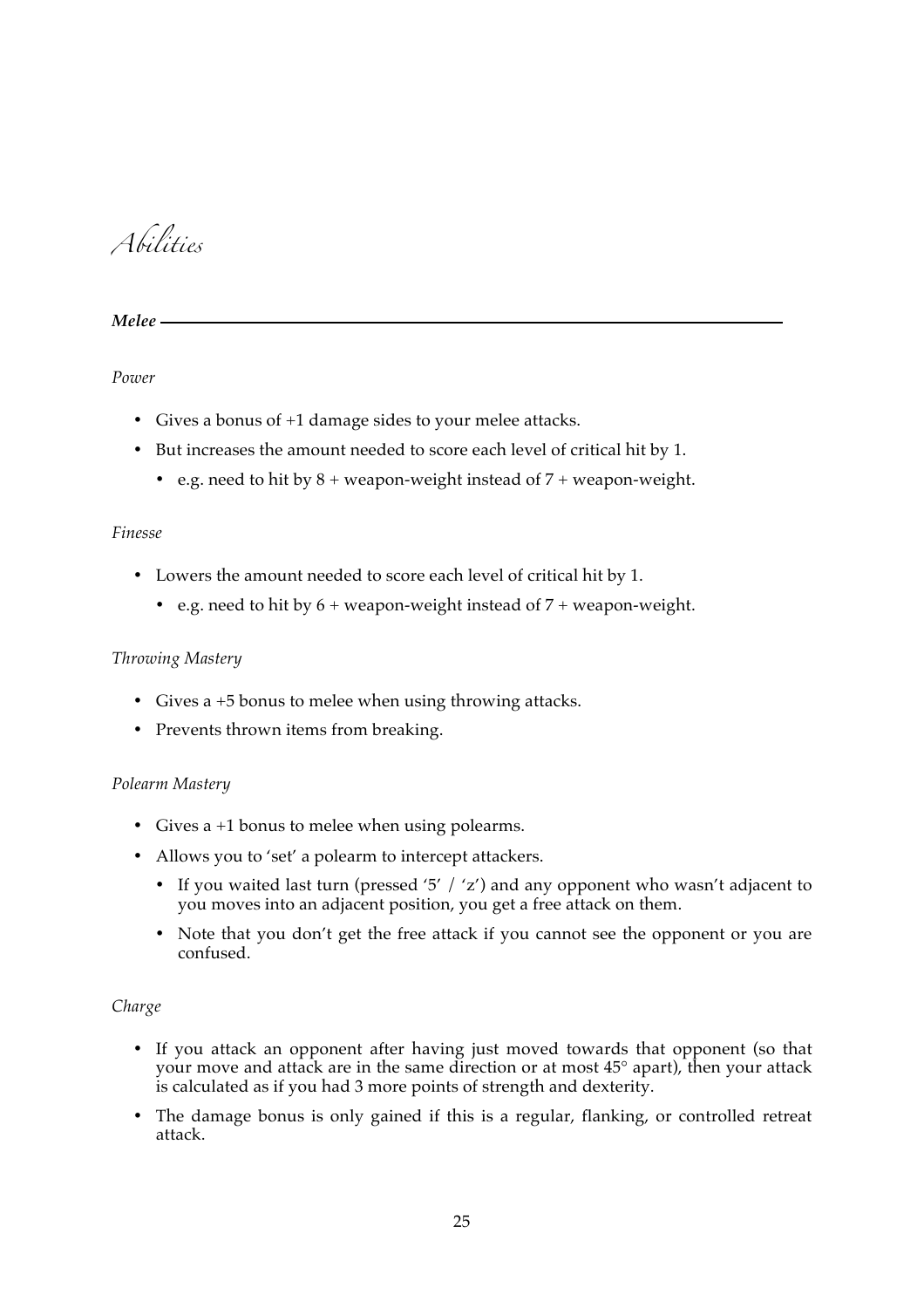# *Follow-Through*

- If you kill an opponent, you get a free 'follow-through' attack on another opponent adjacent to you.
	- Note that you don't get the free attack if you cannot see the opponent or you are confused.
- The follow-up attack only applies if the killing blow was a regular, flanking, controlled retreat, *or follow-through* attack (so it can be chained).

### *Zone of Control*

- If an opponent moves between two squares which are both adjacent to you, you get a free attack.
	- Note that you don't get the free attack if you cannot see the opponent or you are confused.

#### *Subtlety*

- If you wield a one handed weapon and have nothing in your off-hand, then the amount needed to score each level of critical hit is reduced by 2.
	- Note that hand-and-a-half weapons like Bastard Swords do *not* count as one handed weapons for these purposes.

#### *Momentum*

- Allows you to apply your strength more effectively with your weapon. Your strength bonus to damage is usually limited by the weapon weight in pounds. With Momentum, this upper limit is doubled.
	- For example a character could get up to 3 bonus damage sides with a 1.5 lb shortsword.
	- This works for melee and thrown weapons.

#### *Rapid Attack*

- You receive two melee attacks instead of one, but they are calculated as if you had 3 fewer points of strength and dexterity.
- The extra attack is only gained if this is a regular, flanking, or controlled retreat attack.
	- In other cases the single attack doesn't suffer the above penalties.

#### *Two-weapon Fighting*

- You can wield a weapon in your off-hand instead of a shield.
- Only one-handed weapons can be placed in your off-hand (no hand-and-a-half weapons).
- You receive an attack with this weapon which is calculated as if you had 3 fewer points of strength and dexterity.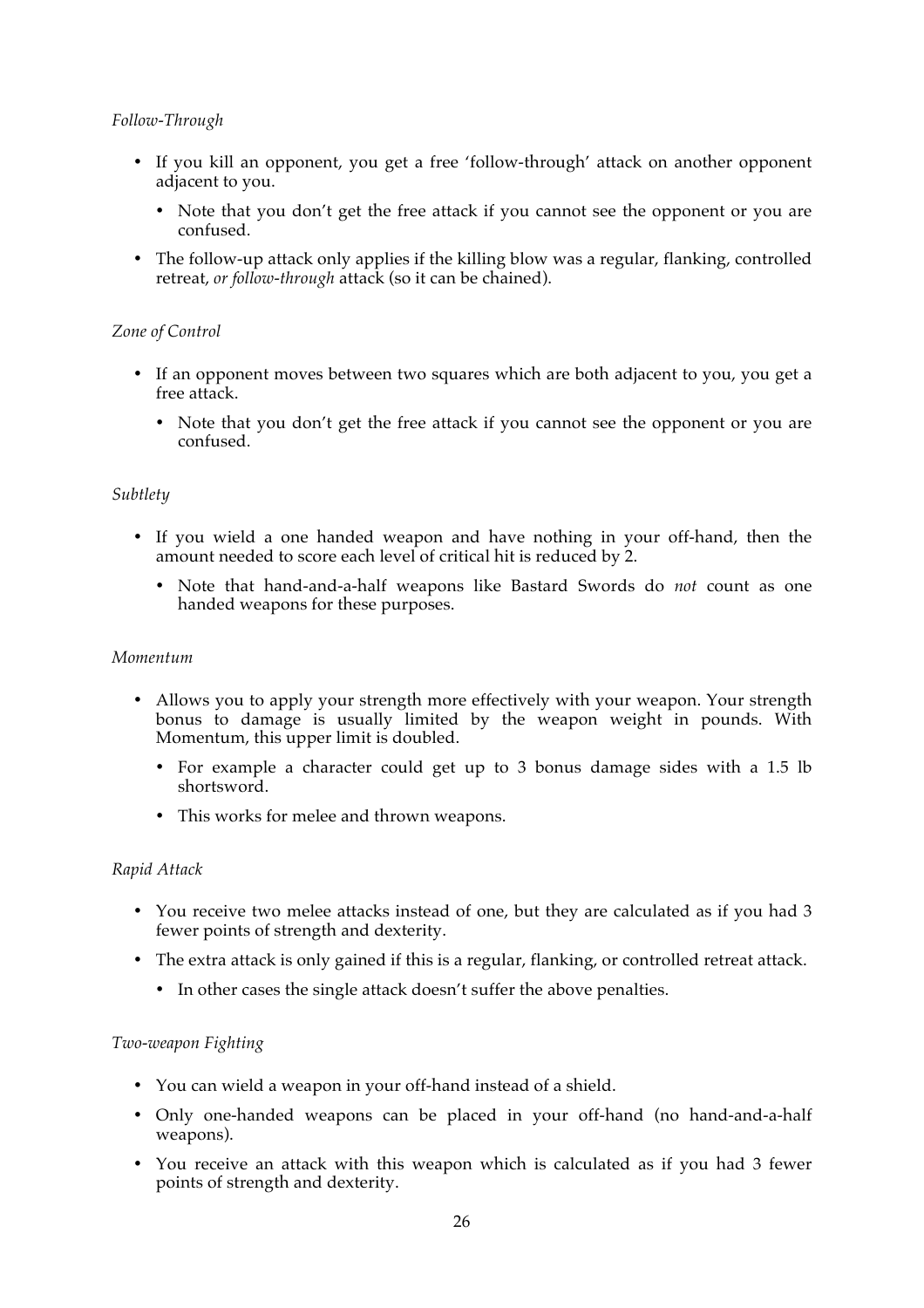• The extra attack is only gained if this is a regular, flanking, or controlled retreat attack.

# *Knock Back*

- When you hit a monster, you make a skill check to see if you can force them back a square. You roll twice your effective strength with that attack against twice their constitution. Your effective strength includes the modifiers for abilities like Charge or Rapid Attack, it is capped by the weight of your weapon, and then there is a  $+2$  bonus if wielding a weapon with two hands.
	- They are only knocked back if there is an empty square for them to move into.
	- They miss their next turn if they are actually moved back.
	- Opportunist attacks don't trigger Knock Back

## *Whirlwind Attack*

- When you attack an enemy in an open area (no walls or rubble adjacent to you), you get a free attack on all other enemies that are adjacent to you.
	- Note that you *do* get the free attacks *even if* you cannot see the opponent or you are confused.
- The extra attacks are only gained if this is a regular, flanking, or controlled retreat attack.
- Note that *all* the attacks are treated as whirlwind attacks, so they are incompatible with many other abilities.

## *Strength*

• You gain a point of Strength.

*Archery*

## *Careful Shot*

• Halves the chance of arrows breaking (from  $20\%$  to  $10\%$ ).

## *Precision*

- Lowers the amount needed to score each level of critical hit by 1.
	- i.e. need to hit by 6 + bow-weight instead of 7 + bow-weight.

## *Point Blank Archery*

• When you provoke attacks of opportunity by firing your bow, the enemy you fired at doesn't get one.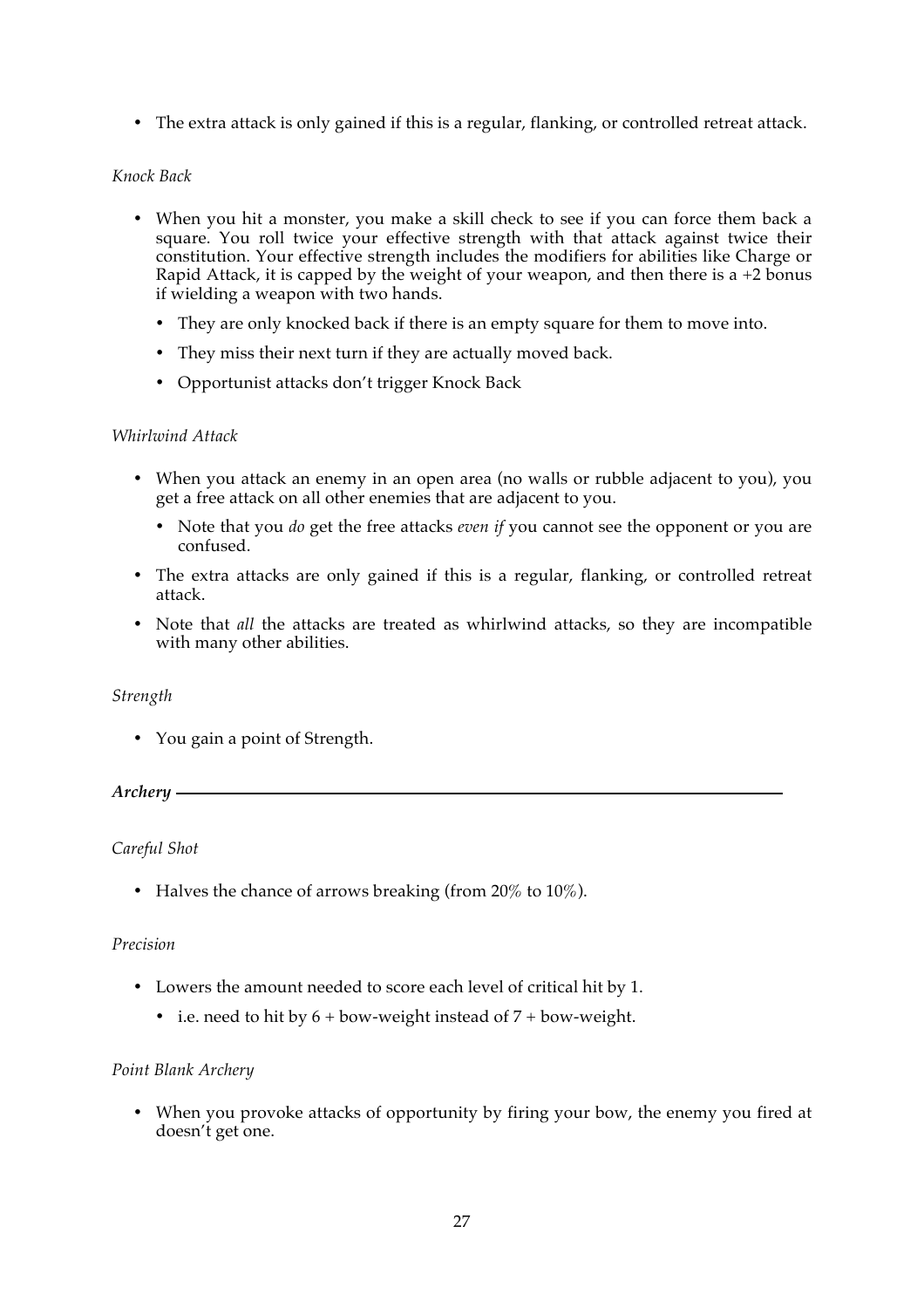# *Versatility*

• If you have more skill points in archery than in melee, you gain a bonus to melee of half the difference between the two scores (rounding down).

# *Crippling Shot*

• If you score a critical hit using archery (and do at least 1 point of net damage), your opponent has to make a Will check against 4 times the level of your critical hit. If they fail, they become slowed for one round for each level of the critical hit.

## *Flaming Arrows*

- Your arrows do an extra die of damage against enemies that are not fire-resistant, but they always break.
	- Remember that you can turn abilities off when you don't wish to use them.

## *Rapid Fire*

- When you fire at an enemy, you fire two arrows instead of one, but the attacks are calculated as if you had 3 fewer points of strength and dexterity.
	- If the first shot kills the enemy and there are no more enemies in that direction, there will be no second shot.
	- Note that if it is your final arrow there will be only one shot *and no penalty*.

## *Dexterity*

• You gain a point of Dexterity.

## *Evasion*

## *Dodging*

- Gives you a bonus of +3 to evasion if you moved last turn.
	- This is not displayed on the side of the screen, but *does* happen.

## *Blocking*

• Doubles the number of dice of protection granted by your shield against ranged attacks, and also against melee attacks on any turn where you wait (press '5' / 'z').

## *Parry*

- Doubles the evasion bonus granted by your weapon.
	- This bonus does not apply to a weapon wielded in your off-hand.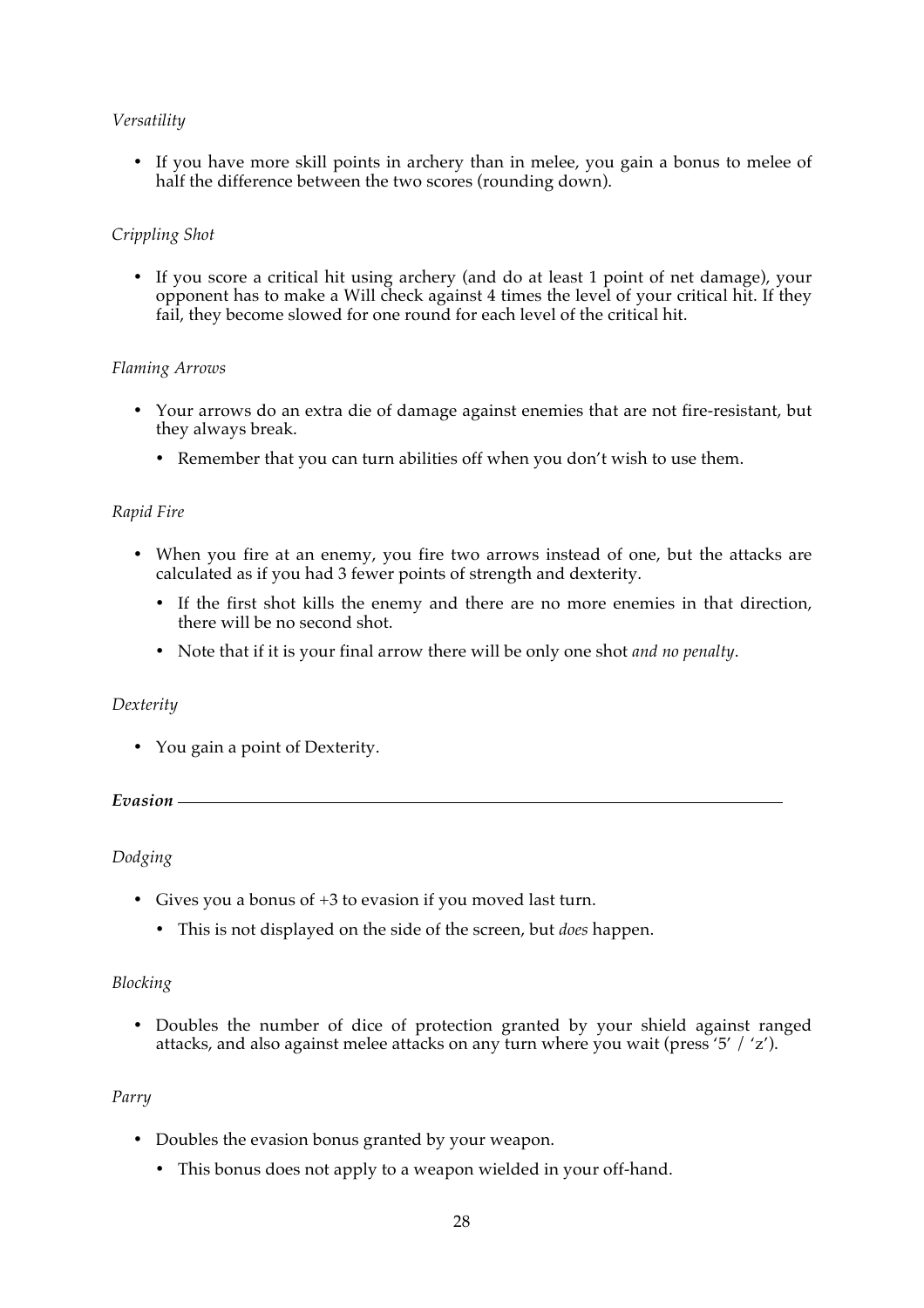# *Crowd Fighting*

• Halves the bonus to melee that opponents get for surrounding you.

# *Leaping*

- You can leap over a square of a chasm, a false floor, or a pit.
	- You must have moved roughly towards it on the previous turn.
	- It takes the usual two turns to reach your destination, one of which is spent in the air and you can't do anything in this turn, but can be attacked.

# *Sprinting*

- You gain +1 speed if you move four or more squares in roughly the same direction.
	- Each of the four moves can be up to 45° different from the one before it.
	- The speed lasts until you fail to meet the condition.
	- Note that you can never exceed speed 3.

## *Flanking*

- Gives you a free attack on an opponent if you move between two squares which are both adjacent to it.
	- You cannot get a flanking attack and a controlled retreat attack on the same turn, flanking simply adds to the eligible opponents.
	- Only works on one opponent each time and gives preference to the one that is targeted (if any).
	- Note that you don't get the free attack if you cannot see the opponent or you are confused.

## *Heavy Armour Use*

• Gives you [1dX] extra protection, where  $X =$  total armour weight  $/ 15$  lbs

## *Riposte*

- If an opponent misses you in melee by at least 10 + your weapon weight, you get a free attack on it.
	- You only get at most one riposte per round.
	- Note that you don't get the free attack if you cannot see the opponent or you are confused.

#### *Controlled Retreat*

• Gives you a free attack on an opponent if you move from a square adjacent to it to a square not adjacent to it, but only if you didn't move on the previous round.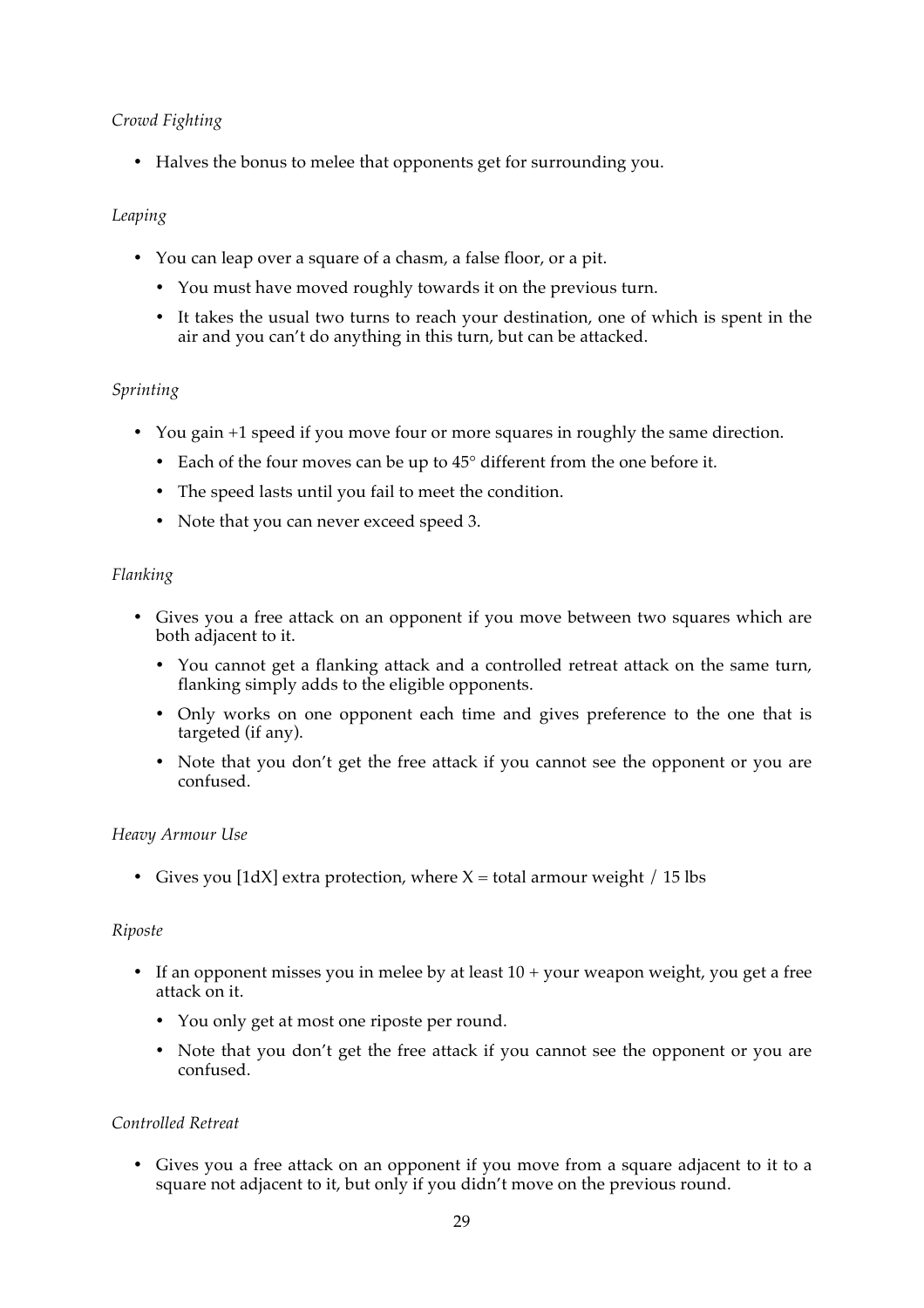- You cannot get a flanking attack and a controlled retreat attack on the same turn, controlled retreat simply adds to the eligible opponents.
- Only works on one opponent each time and gives preference to the one that is targeted (if any).
- Note that you don't get the free attack if you cannot see the opponent or you are confused.

#### *Dexterity*

• You gain a point of Dexterity.

#### *Stealth*

#### *Disguise*

• Halves any bonuses that awake but unwary monsters have to notice you due to you being in their line of sight.

#### *Assassination*

- Gives you a melee bonus equal to your stealth score when you attack unwary or sleeping opponents.
	- Note that you don't get the melee bonus if you cannot see the opponent or you are confused.
- The melee bonus is only gained if this is a regular, flanking, or controlled retreat attack.
- The bonus is not applied if you are doing a charge attack.

#### *Cruel Blow*

• If you score a critical hit in melee (and do at least 1 point of net damage), your opponent has to make a Will check against 4 times the level of your critical hit. If they fail, they become confused with pain for one round for each level of the critical hit.

#### *Opportunist*

- If an opponent moves from a square which is adjacent to you to one which is not, you get a free attack.
	- Note that you don't get the free attack if you cannot see the opponent or you are confused.

#### *Exchange Places*

- You may use the 'X' command to swap places with an adjacent enemy.
- Alert enemies get a free attack on you unless they are confused or mindless.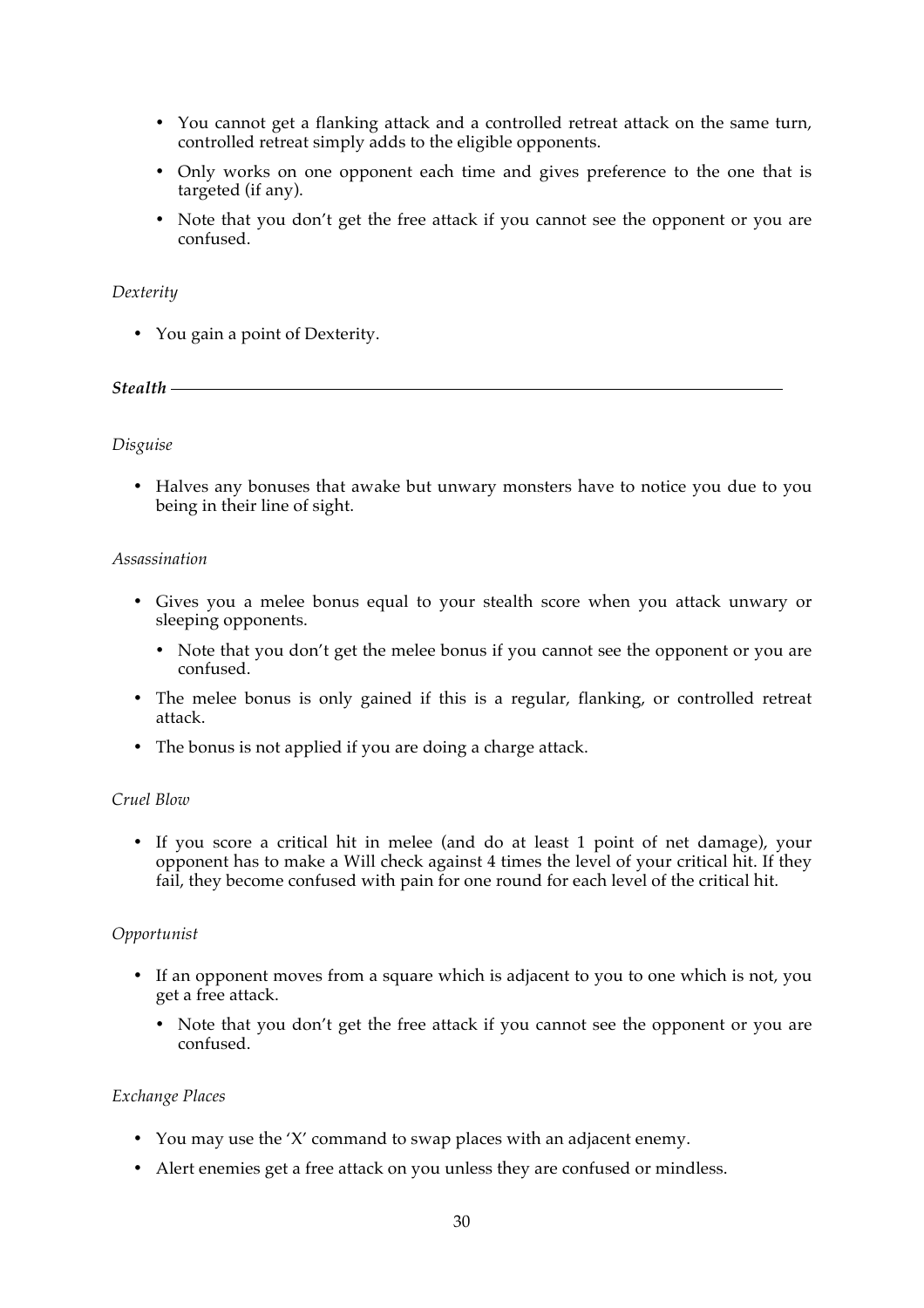• Cannot be used when you cannot see the enemy, or you are in a web or pit.

#### *Vanish*

- It is easier to make enemies unwary again.
	- Instead of needing to beat them by more than 25 in their perception check when out of line of sight in order to reduce their alertness, you only need to beat them by more than 15.

## *Dexterity*

• You gain a point of Dexterity.

#### *Perception*

# *Eye for Detail*

• Gives you a bonus of +5 to perception rolls for finding traps and secret doors.

#### *Focused Attack*

- Gives you a bonus equal to half your Perception score to your attacks if you waited on the previous turn (pressed '5' / 'z').
- Only works for the first attack of the round.
	- A set of attacks using rapid attack, or two-weapon fighting, or rapid fire count as a single attack for this purpose).

#### *Keen Senses*

- Allows you to see enemies who are just beyond the edge of a pool of light.
- Provides a +5 bonus to spotting 'invisible' enemies.

#### *Lore-Keeper*

• Allows you to tell the which items are cursed, and to distinguish between mere special items and artefacts.

### *Concentration*

- Gives you a +1 bonus to attack for each consecutive round spent attacking a particular enemy (to a maximum of half your perception).
	- Spending a turn waiting/blocking ('5' or 'z') doesn't break concentration.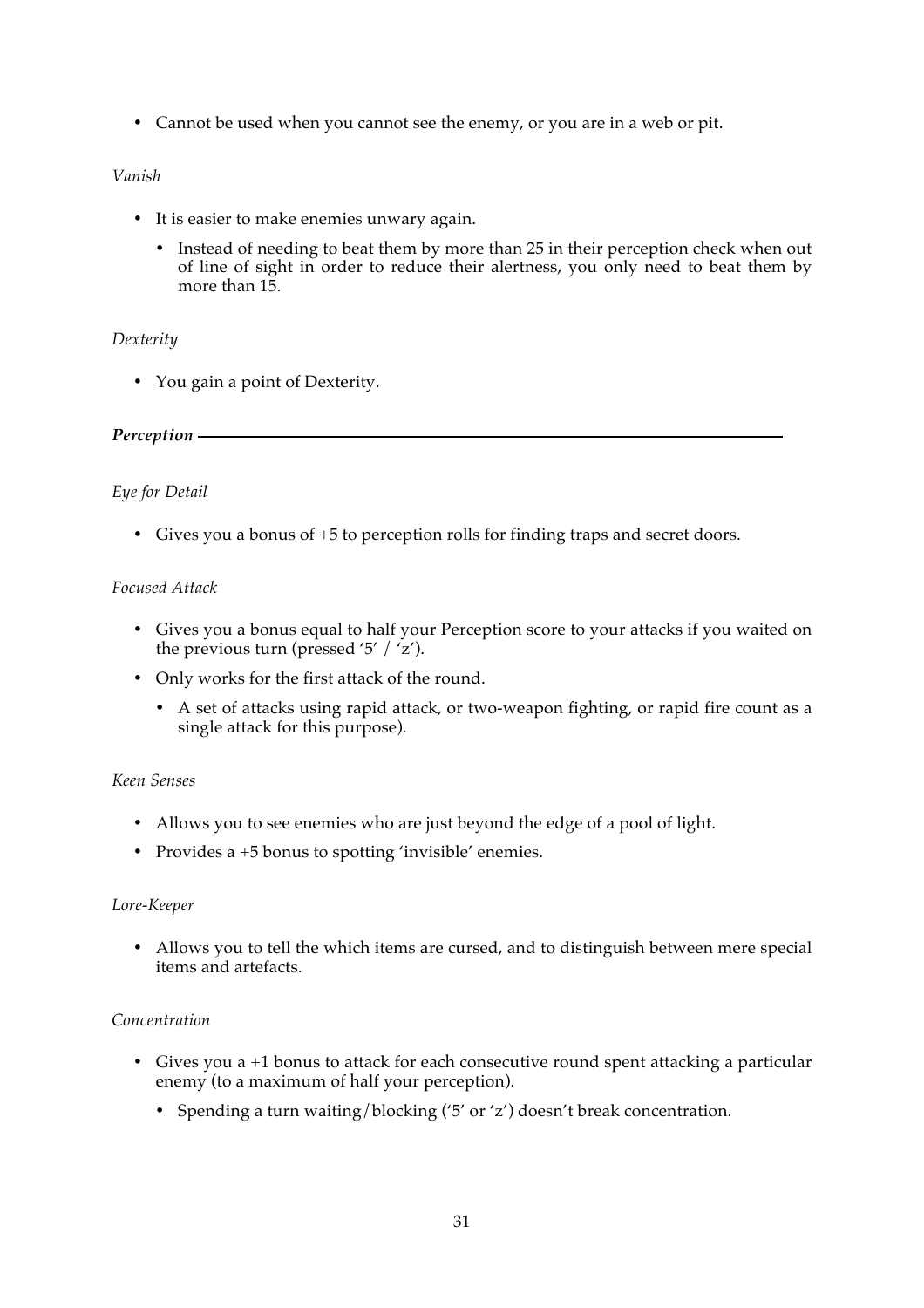# *Bane*

- You receive a bonus to *all* skill rolls against a selected broad category of enemy.
	- The categories are: Orc, Wolf, Spider, Troll, Wraith, Rauko, Serpent, Dragon.
	- You need to have killed 4 enemies from the category to select it.
	- When you reach  $2<sup>n</sup>$  kills of your chosen enemy, the bonus increases to +n.

# *Lore-Master*

- You can immediately identify all items and gain full knowledge of all types of enemy that you might encounter.
	- You still gain the experience for identification only when you actually encounter an item of a type you had not seen before.

## *Listen*

- Gives you a chance each turn to detect monsters that you cannot see (including around corners and through doors).
- This chance takes the form of a perception skill check:
	- difficulty = opponent's stealth score
		- $-\overline{3}$  if it is awake but unwary
		- –5 if it moved
		- –10 if it called out or smashed a door
		- –15 if it tunnelled through rock
		- +(Song/2) if you are singing the Song of Silence
		- +1 per square of distance along the shortest sound path
		- +5 per closed door along the shortest sound path
- Successes represent the opponent as a grey asterisk, unless you succeed by 10 or more, in which case they are completely revealed.

# *Master Hunter*

- Gives you an attack bonus of +1 for each time you have killed an opponent of the same narrow type (up to a maximum of a quarter of your Perception).
- e.g. killing 3 Orc soldiers gives you a +3 attack bonus against Orc soldiers.

# *Grace*

• You gain a point of Grace.

## *Will*

# *Channelling*

• Gives you a bonus of +5 to your Will when trying to use staves or horns.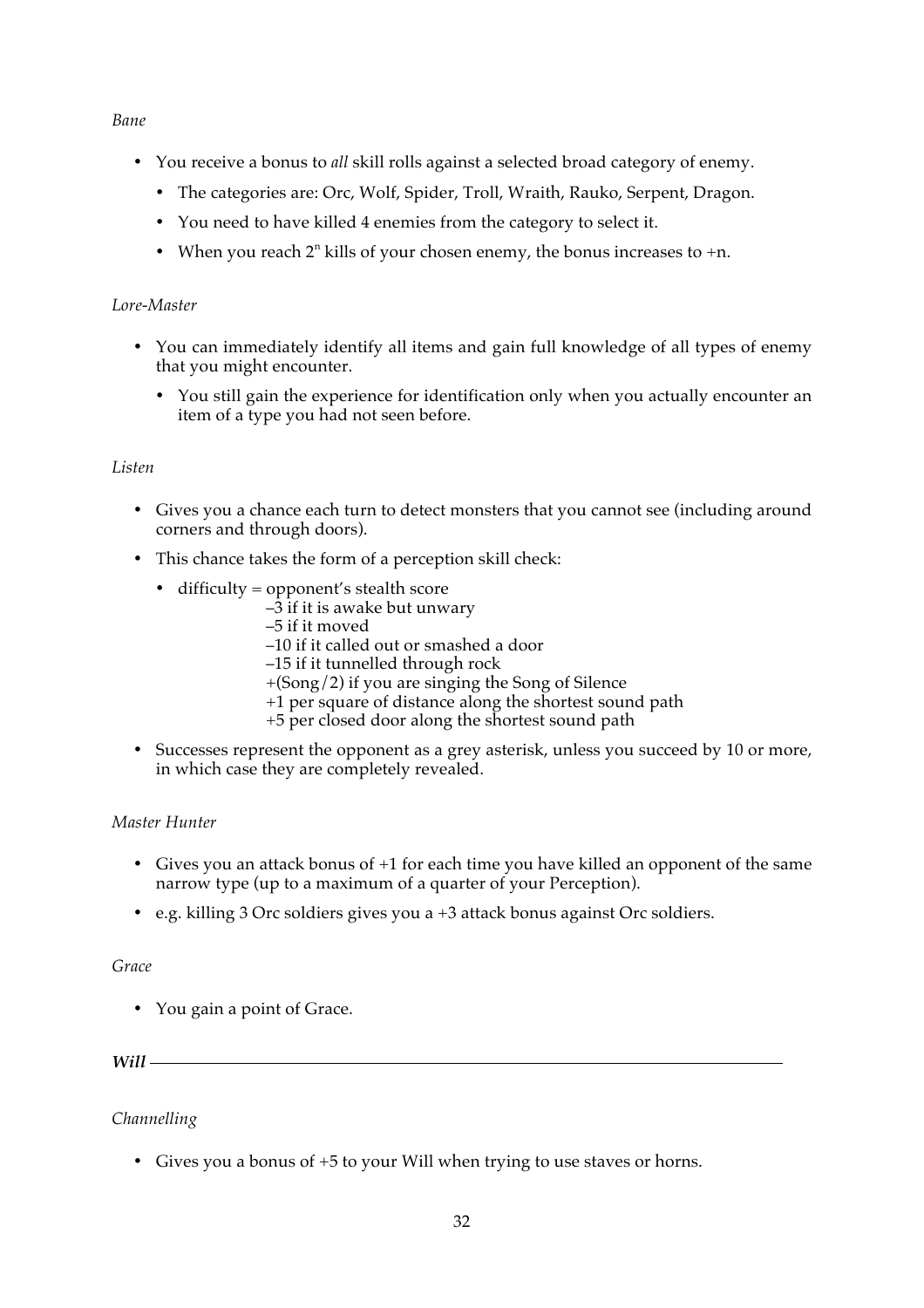• Lets you know how many charges remain in a staff.

# *Mind Over Body*

• Lowers the rate at which you grow hungry to one third the normal rate.

## *Curse Breaking*

• Allows you to remove cursed equipment and thereby break the curse.

#### *Inner Light*

• Strengthens the light in your light radius against the unnatural darkness that some monsters create.

#### *Clarity*

• Gives resistance to confusion, stunning, and hallucination.

#### *Hardiness*

- Gives you [1dX] extra protection, where  $X = Will / 6$ 
	- This protection works against all damage types, like a ring of protection.

#### *Poison Resistance*

• Gives you a level of resistance to poison.

## *Strength in Adversity*

- Gives you bonuses to Strength and Grace when seriously injured:
	- $+1$  when  $\leq 50\%$  health,
	- $+2$  when  $\leq 25\%$  health.

#### *Critical Resistance*

• Increases the amount by which an enemy must successfully hit you in order to score a critical hit (by 1 for every 5 points of Will).

#### *Majesty*

• Makes monsters more likely to flee, by lowering their morale (by half the difference between your Will and theirs).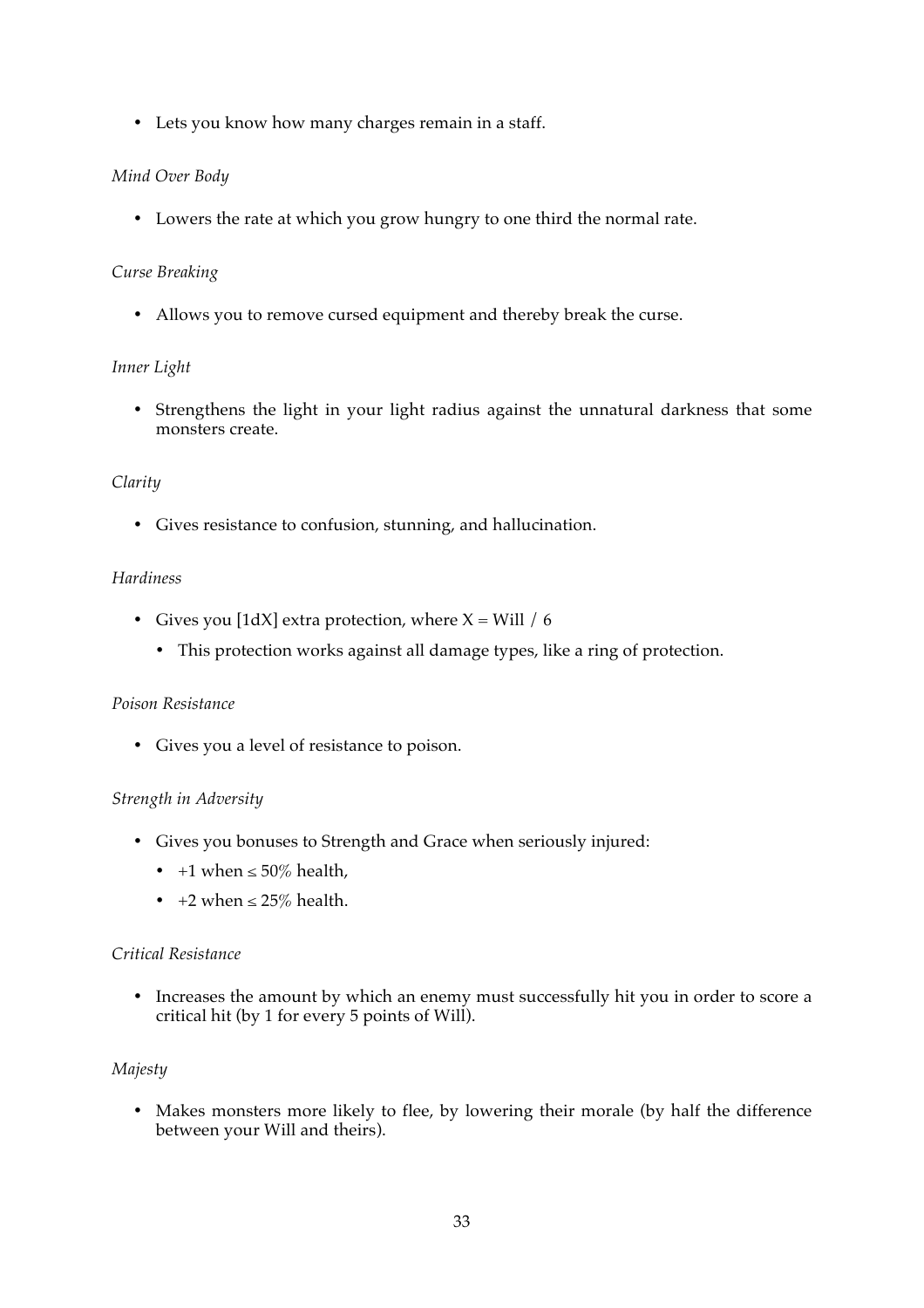# *Constitution*

• You gain a point of Constitution.

# *Smithing*

# *Weaponsmith*

- Allows you to create weapons when at a forge.
	- Includes bows and arrows.

## *Armoursmith*

• Allows you to create armour when at a forge.

## *Jeweller*

• Allows you to create rings, amulets, and light sources at a forge.

## *Enchantment*

• Allows you to create {special} items at a forge.

## *Artistry*

• Allows you to improve the attack, evasion, damage, and protection values of items that you create at a forge.

## *Artifice*

- Allows you to create your own custom artefacts with many different properties.
	- Note that these require three uses of a forge each.

## *Masterpiece*

- Allows you to create items whose difficulty exceeds your Smithing skill.
	- For each excess point of difficulty, you lose one Smithing skill point.
	- This loss is permanent, but you can always regain the point with more experience.

# *Grace*

• You gain a point of Grace.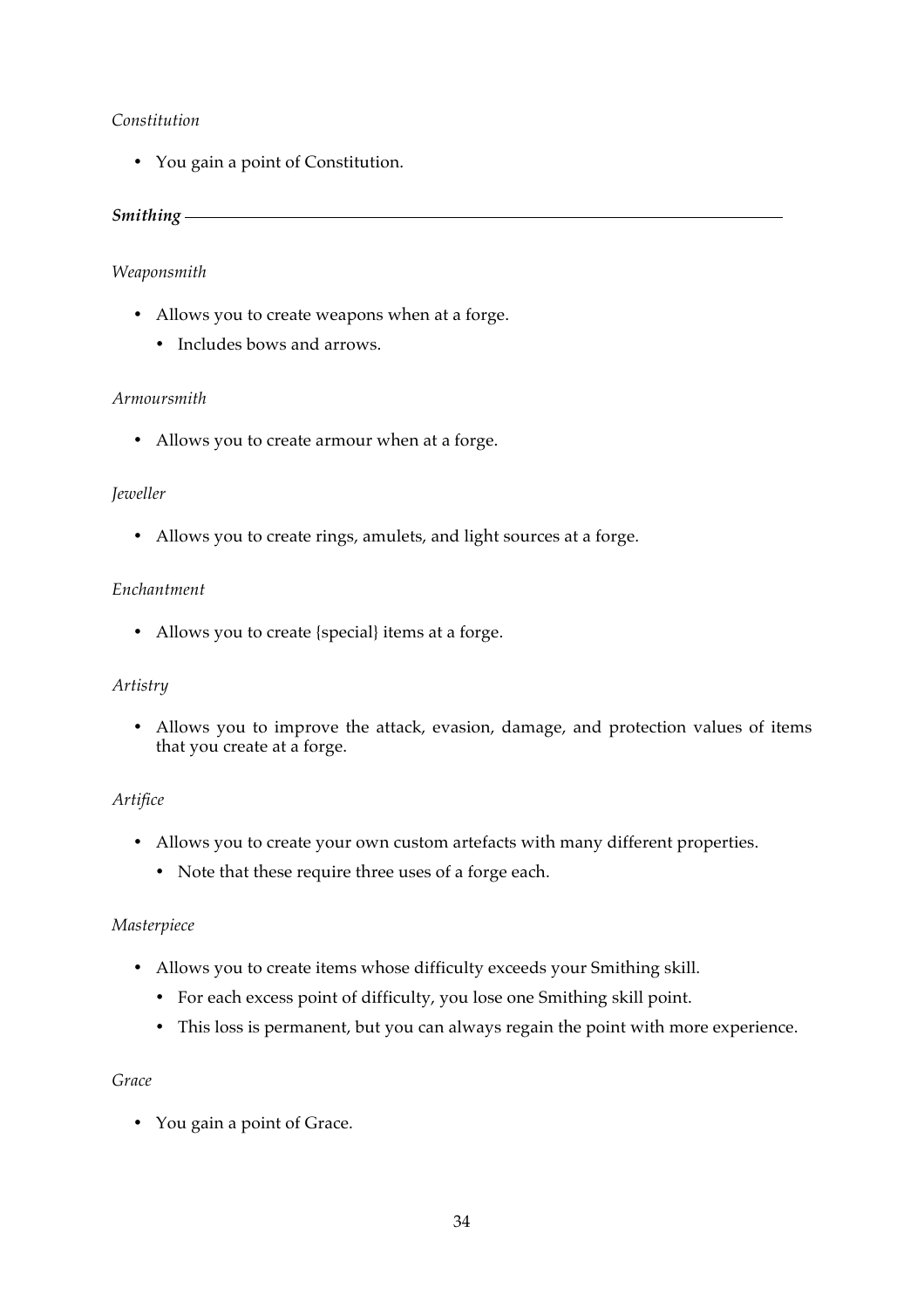#### *Song*

*Song of Elbereth*

- Causes fear in intelligent enemies.
- This is done through a skill check of your Song skill versus:
	- $\bullet$  difficulty = enemy's Will skill
		- +1 per square of distance along the shortest sound path +5 per closed door along the shortest sound path
- Temporarily lowers their morale by 1 per point you succeed by.
- Voice: **⅓** per turn.
- Noise: 8

## *Song of Slaying*

- Gives you a bonus to attack that increases each time you kill an opponent and fades away over time.
	- Killing an enemy will give you a temporary bonus of 10% of your Song, but this will quickly start to fade
	- At any time your bonus will be proportional to your Song score
	- If you are killing enemies at a steady rate *r*, the bonus will be proportional to the square root of *r* (so you need to quadruple the killing rate to double the bonus).
- Voice: **⅓** per turn.
- Noise: 12

## *Song of Silence*

- Quietens sounds in the dungeon, making opponents less likely to notice you.
- Lowers the noise you make by half your Song skill, effectively giving opponents a penalty of this size to their perception checks.
- Also gives this penalty to opponents in hearing *each other* when they call for help etc.
- *But* it even gives this penalty to your own perception checks if using the 'listen' ability.
- Voice: **⅓** per turn.
- Noise: 0

## *Song of Freedom*

- Eases your passage through the dungeon.
- It gives you free action (protection from entrancement and slowing) and makes existing effects of these types wear off very quickly.
- It has a chance of disarming nearby traps (whether discovered or not), removing rubble, and discovering secret doors and unlocking locked or stuck doors or chests.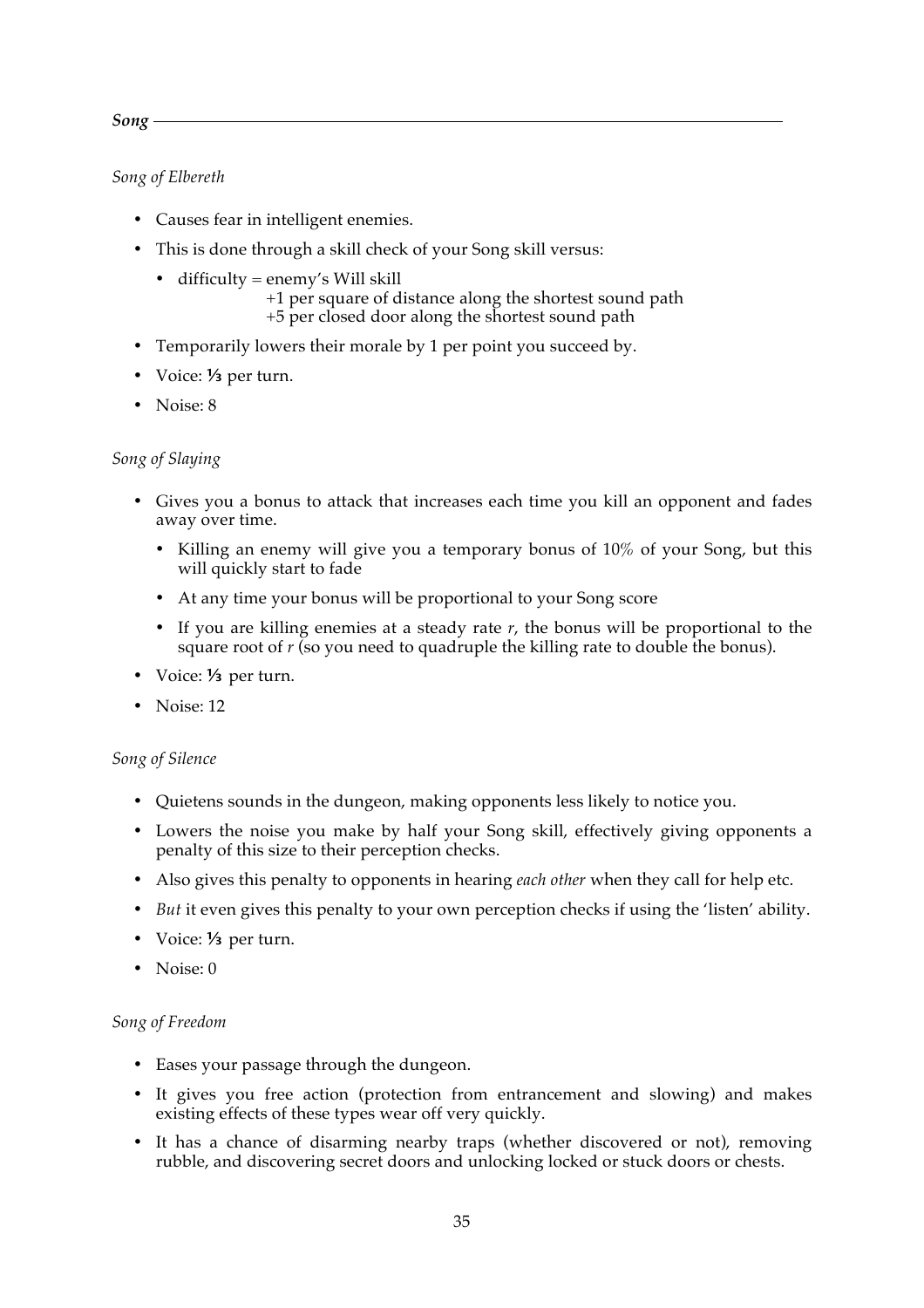- This is done through a skill check of your Song skill versus:
	- difficulty = base of: dungeon-level/2 + 5
		- +1 per square of distance along the shortest sound path +5 per closed door along the shortest sound path
- Voice: **⅓** per turn.
- Noise: 4

#### *Song of the Trees*

- Increases your light radius by 1 per 5 points of Song skill.
- Voice: **⅓** per turn.
- Noise: 4

## *Song of Aule*

- Increases your Smithing skill by 1 per 4 points of Song skill.
- Voice: **⅓** per turn.
- Noise: 8

## *Song of Staying*

- Gives you [1dx] protection, where x is one third of your Song skill.
	- This protection works against all damage types, like a ring of protection.
- Increases your Will skill by 1 per 3 points of Song skill.
- Voice: 1 per turn.
- Noise: 4

## *Song of Lorien*

- Lowers the alertness of nearby enemies, making them unwary and then ultimately putting them to sleep.
- This is done through a skill check of your Song skill versus:
	- difficulty = enemy's Will skill  $+ 5$ 
		- +1 per square of distance along the shortest sound path
			- +5 per closed door along the shortest sound path
- Voice: 1 per turn.
- Noise: 4

## *Song of Este*

- Makes you recover your health X times faster, where X is a quarter of your Song skill.
- Makes you recover from all negative status effects X times faster.